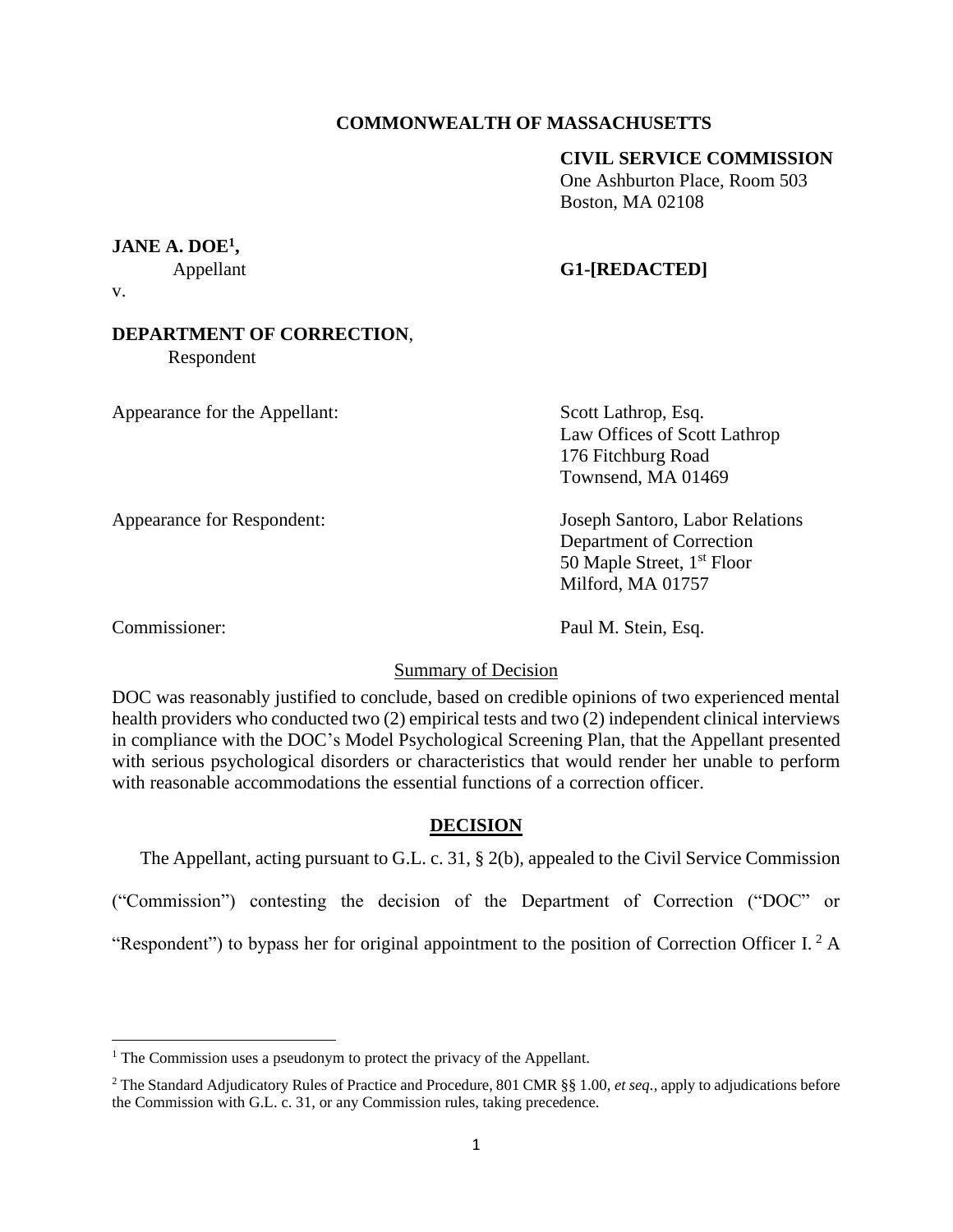remote pre-hearing conference was held (Webex) and a full evidentiary hearing was also held remotely, which was audio video recorded.<sup>3</sup> Both parties filed a Proposed Decision.

## **FINDINGS OF FACT**

 DOC submitted twenty-one (21) exhibits at the hearing labelled Resp. Exhs. 1-21. DOC also submitted one (1) post-hearing exhibit, labelled Resp. PH Exh. 25. The Appellant submitted three (3) exhibits at the hearing, labelled App. Exhs. 22-24. Based upon the evidence and the testimony of the following witnesses:

### *For DOC:*

- Eugene Jalette, Supervising Identification Agent
- Michael Sacino, Correction Program Officer
- Dr. John Madonna, Ph.D.
- Dr. Kamlyn Haynes, M.D.

#### *For Appellant:*

**Appellant** 

and taking administrative notice of all matters filed in the case and pertinent statutes, regulations, case law and policies, and reasonable inferences therefrom, a preponderance of the evidence establishes the following findings of fact:

1. The Appellant is a 2016 high school graduate. She works in the public health field as an entry-level direct service worker, a position she had held for four and a half years as of the date of the Commission hearing. (Resp. Exh.5; *Testimony of Appellant*)

2. As part of her duties as a direct service worker, the Appellant works directly with developmentally disabled adults who have been committed to a residential facility. On a typical day, the Appellant's duties range from cleaning, cooking, providing rides, assisting with money

 $3$  A link to the digital recording of the full hearing was provided to the parties. If there is a judicial appeal of this decision, the plaintiff in the judicial appeal becomes obligated to use the recording to supply the court with the stenographic or other written transcript of the hearing to the extent that he/she wishes to challenge the decision as unsupported by the substantial evidence, arbitrary and capricious, or an abuse of discretion.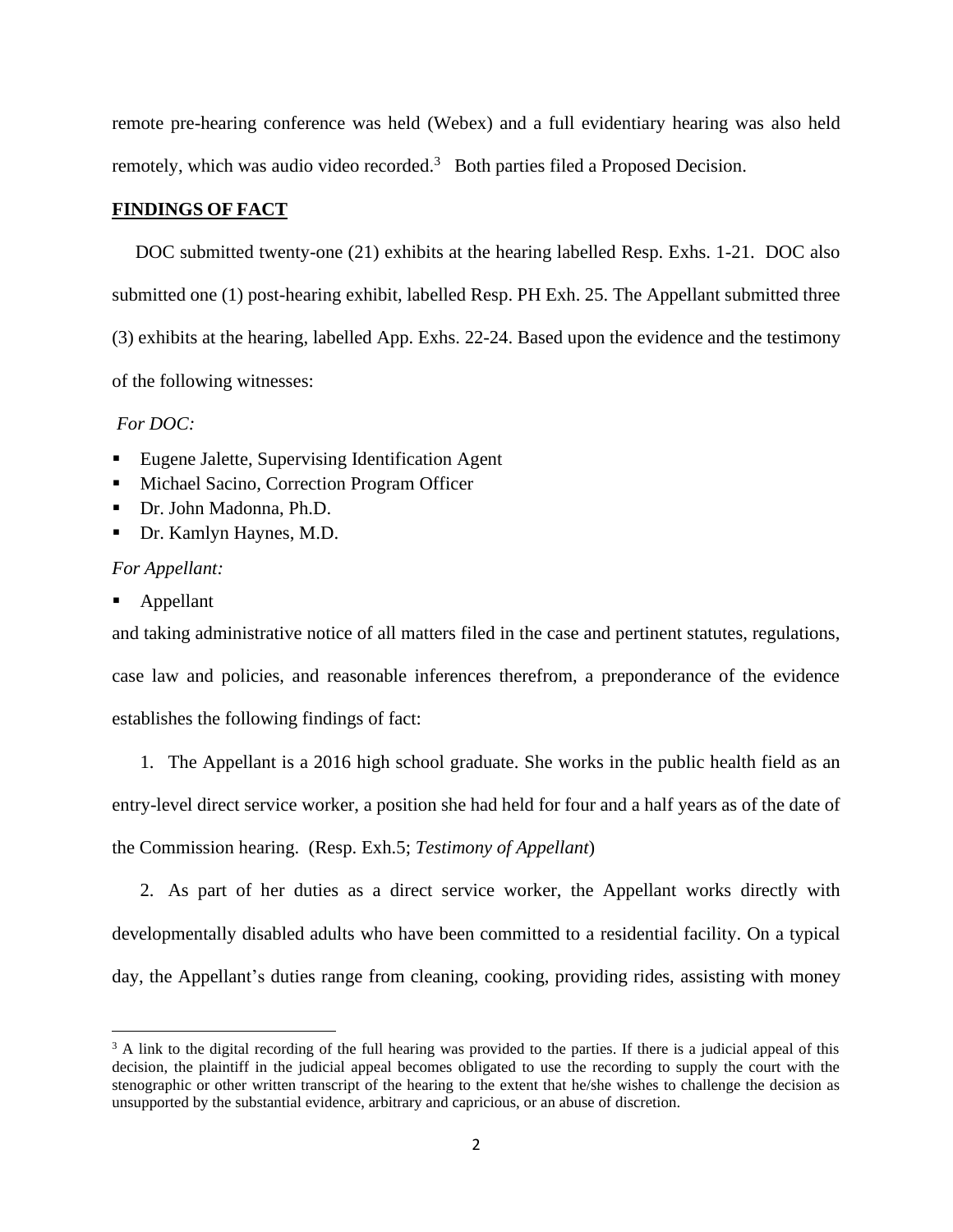management, assisting with hygiene, undertaking a suicide watch of a resident, or implementing restraints on a resident of the facility. Some of these persons in the facility are awaiting trial in court, have been convicted of crimes, and/or are on probation. *(Testimony of Appellant)*

3. In July 2020, the Appellant took and passed the civil service examination for Correction Officer I (COI). Her name was placed on the eligible list of candidates for Correction Officer I established by the Commonwealth's Human Resources Division (HRD) on September 1, 2020. (*Resp.Exh.18; Stipulated Fact*)

4. DOC Commissioner Carol Mici is the DOC's Appointing Authority. (*Testimony of Jalette)*

5. On or about September 24, 2020, HRD issued Certification #07349 ("certification") for appointment of candidates as Correction Officer I. The Appellant ranked #54 on the certification among those willing to accept employment. *(Resp.Exh.18; Stipulated Fact)*

6. Fifty-four (54) candidates were appointed as Correction Officer Is from certification 07349, including two candidates ranked below the Appellant. (*Resp.Exh.18; Stipulated Fact*)

7. By letter dated March 3, 2021, the Appellant was informed that she had been bypassed for appointment. As reasons therefore, DOC listed a psychological testing on December 15, 2020, a failed psychiatric testing on January 15, 2021, and a failed background investigation due to a significant number of incidents involving negative contact with the police. *(Resp.Exh. 2)*

8. The Appellant timely appealed to the Commission. *(Resp.Exh.1)*

### *The Appellant's Background Investigation*

9. On or about September 25, 2020, the Appellant signed the COI certification, indicating her willingness to accept employment and signed a Background Information Request and Waiver, allowing the DOC to conduct a background investigation. *(Resp. Exhs. 7 & 18; Testimony of Jalette)*

3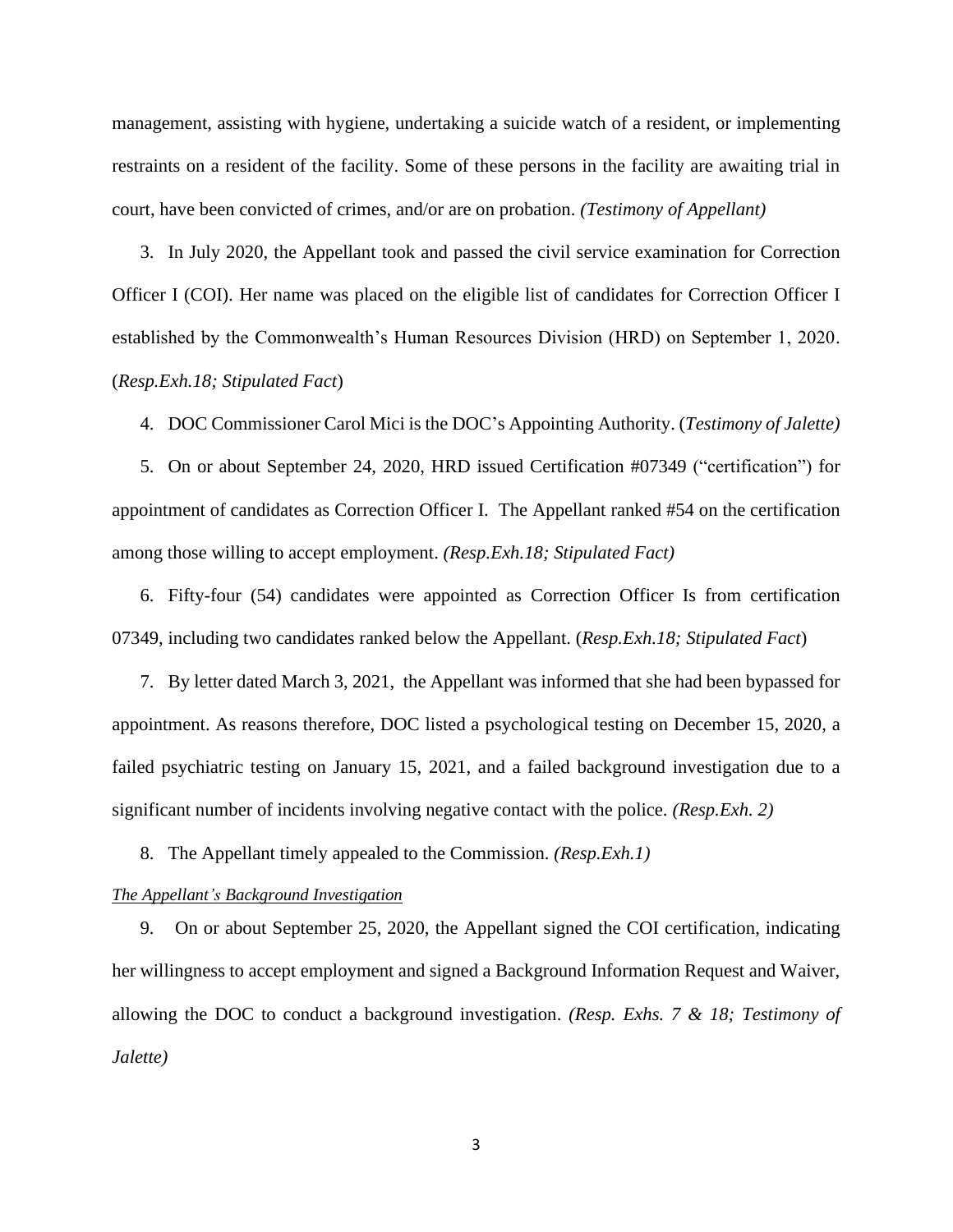10. All candidates on certification 07349 were required to undergo a background investigation by a trained DOC background investigator. The background investigator's job is to find facts and provide both positive and negative information discovered about each candidate. The investigator does not give his/her personal opinion about a candidate nor does the investigator determine whether or not a candidate will be hired. *(Testimony of Jalette)*

11. Correction Program Officer Michael Sacino was assigned to undertake the Appellant's background investigation by his supervisor, Supervising Investigative Agent Eugene Jalette. Investigator Sacino has been employed with the DOC for thirteen (13) years and is currently assigned to the Central Inmate Disciplinary Unit where he is a Hearing Officer. *(Testimony of Sacino)*

12. Investigator Sacino has been conducting background investigations intermittently for DOC for the past eight (8) years and has been trained to do so and undergoes continued training, as well. He has completed roughly two hundred (200) background investigations of candidates for appointment to DOC. *(Testimony of Sacino; Testimony of Jalette)*

13. Eugene Jalette is the Supervising Identification Agent ("Agent Jalette") with DOC and coordinates all the administrative functions relative to the hiring process at DOC, including background investigations. He has been employed by DOC for nine (9) years. Previous to that, Agent Jalette was a twenty-three (23) year veteran with the Woonsocket Police, RI Department, ultimately retiring as a Lieutenant Detective. (*Testimony of Jalette)*

14. As part of the Appellant's background investigation, Investigator Sacino checked the following: the Appellant's Criminal Offender Record Information ("CORI"); Board of Probation Record; Driver History; Fingerprints; Warrants; Professional Licenses/Firearms License;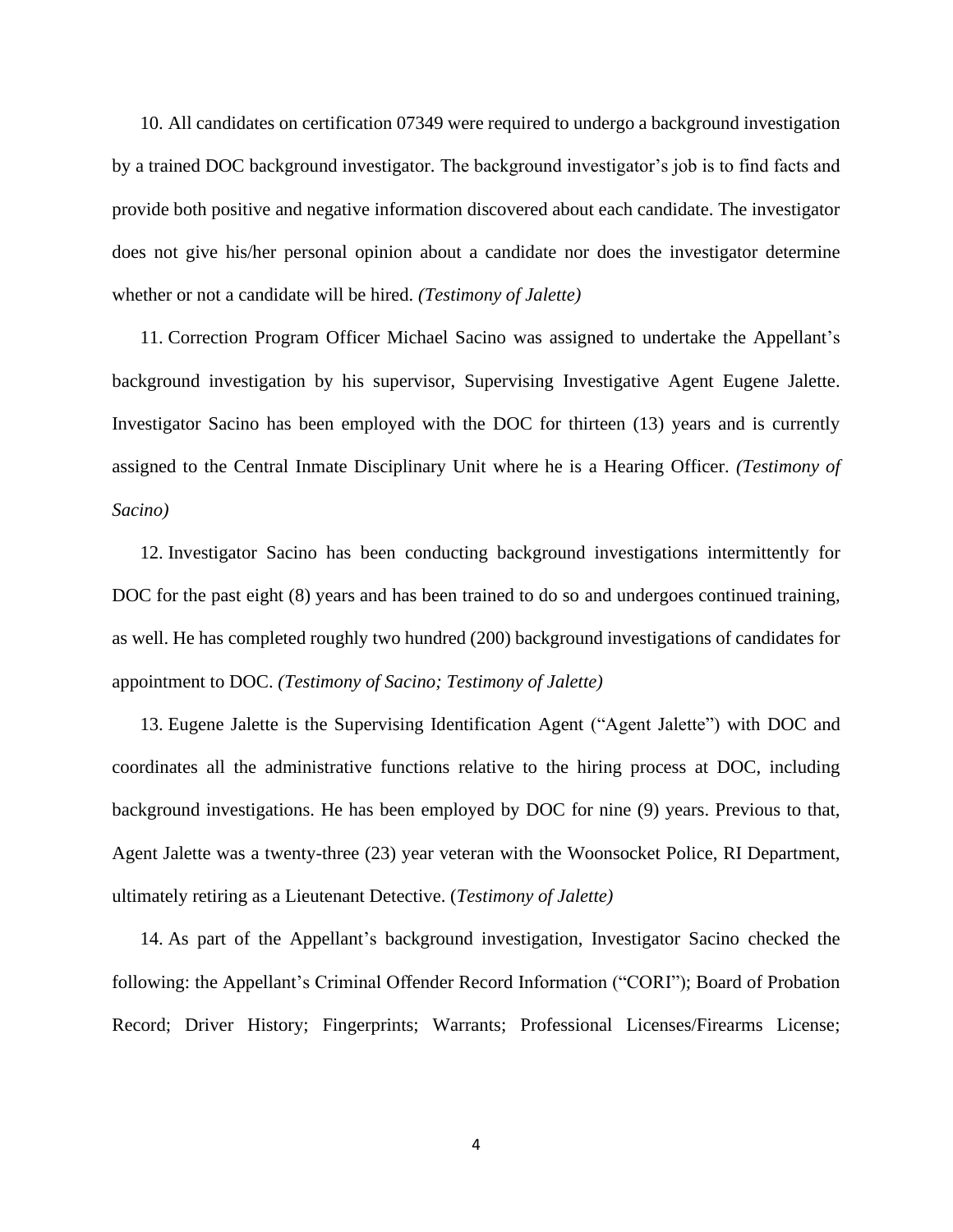Education; Past and Current Employment; Professional and Employer References; Home Visit/Applicant Interview; and Family Interview. *(Testimony of Sacino; Resp.Exh.5)*

15. On or about October 16, 2020, the Appellant received a CORI Information Letter from DOC which informed her that DOC reviewed her CORI and provided her with a copy of the document and advised her to carefully review the document prior to her discussion with her investigator about the contents of the CORI. She was advised that if she had any questions, she was to contact Eugene Jalette. The Appellant did not contact Supervisor Jalette to dispute the contents of her CORI. *(Testimony of Jalette; Resp Exh. 6)*

16. The Appellant's CORI printout is not in evidence. Investigator Sacino's Pre-Employment Background Investigation Report ("investigator's report") contains his summary of her CORI. *(Resp.Exh.5)*

17. According to the investigator's report, the Appellant's CORI had no adult appearances; only an entry from 2012 when the Appellant was fourteen (14) years old. *(Resp. Ex. 5, 9)* 

18. On November 18, 2020, Investigator Sacino met with the Appellant at a Dunkin Donuts. There was no home visit due to COVID 19 restrictions. During the interview, the Appellant was given an opportunity to discuss any past incidents involving contacts with local police departments that were discovered by DOC in its background investigation, including a January 9, 2018 negligent driving incident. The investigator's summary report indicates that they discussed certain of these incidents. (*Resp.Exh. 5;Testimony of Sacino*)

19. DOC put into evidence numerous police logs. Investigator Sacino testified that he listed ten (10) instances of contact that the Appellant had with the local police in his report that he found significant, but DOC focused on four (4) police reports in which the Appellant was named: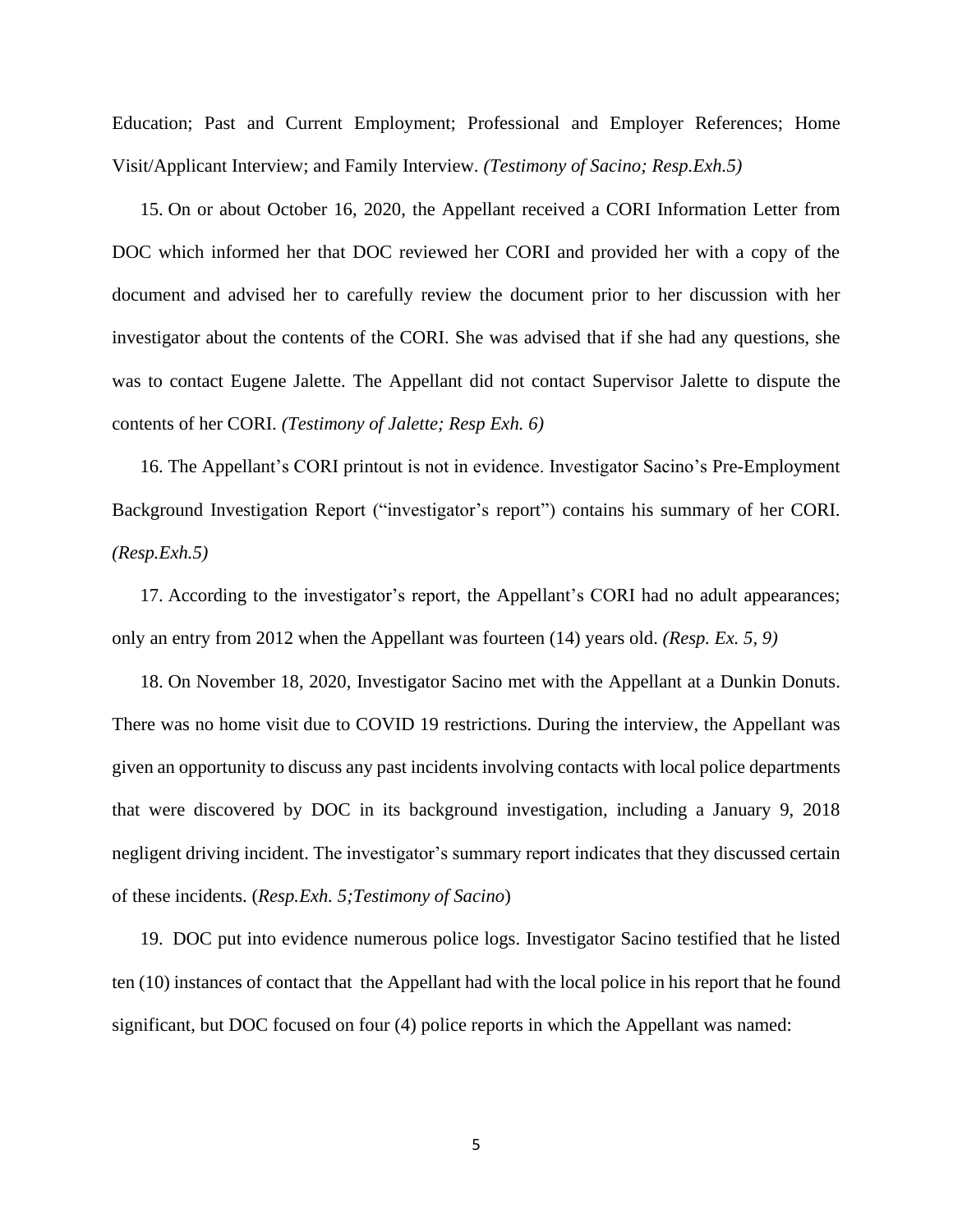- a. The Appellant was a passenger in the back seat of a vehicle in 2017 that was doing "donuts" in a circle on the field. The driver was charged with vandalism. The Appellant was not charged. She was eighteen (18) years old at the time. *(Resp. Exh.10)*
- b. The Appellant was present during an argument in 2017 between a mother and son and the Appellant's boyfriend relative to whether or not the boyfriend lived in the apartment at issue. The mother said he did not live there, but the son disagreed. The police were called. the Appellant was present during this commotion. She was eighteen (18) years old at the time. *(Resp. Ex. 11)*
- c. The Appellant was charged with Negligent Operation of a Motor Vehicle, Minor in Possession of Alcohol, Open Container of Alcohol, and Marked Lanes Violation in 2018.<sup>4</sup> The police had stopped a different vehicle and the Appellant was alleged to have driven past the police repeatedly, erratically and an excessive rate of speed The officers stopped her vehicle and found an open container of alcohol. She was 19 years old. *(Resp. Ex. 12)*
- d. The Appellant was present on the side of the road during an altercation between the Appellant's boyfriend and two other men (the Appellant's brother and the father of her child) in 2019. The two (2) men were charged with Threats to Commit a Crime. The Appellant was not charged with a crime nor was her boyfriend. She was twenty (20) years old at the time. *(Resp. Ex. 13)*

(*Resp. Exhs. 5, 10 through 13 & 19; Testimony of Sacino*)

20. Investigator Sacino testified that he was concerned with one other instance in particular due to its very recent nature. On October 29, 2020, the Appellant was given information about how to obtain a restraining order to protect herself from a current boyfriend and just two days prior to that, on October 27, 2020, extra patrols were requested. Investigator Sacino testified that he realized that the Appellant was not the perpetrator in this instance but felt the need to alert DOC of the events that were unfolding at the time of her candidacy. He was concerned that DOC, which would ultimately issue her a firearm should she be hired, would need to know of the circumstances of her most recent contacts with the police to make an informed decision. *(Testimony of Sacino)*

21. On November 25, 2020, Investigator Sacino completed his investigation and submitted his report for review to his superiors. Supervising Identification Agent Jalette and Investigator Sacino

<sup>&</sup>lt;sup>4</sup> There is nothing in evidence to indicate, after her arrest, if she ever appeared in or was arraigned in any District Court relative to these charges; nor any indication, if she was arraigned, what the disposition of the charges were.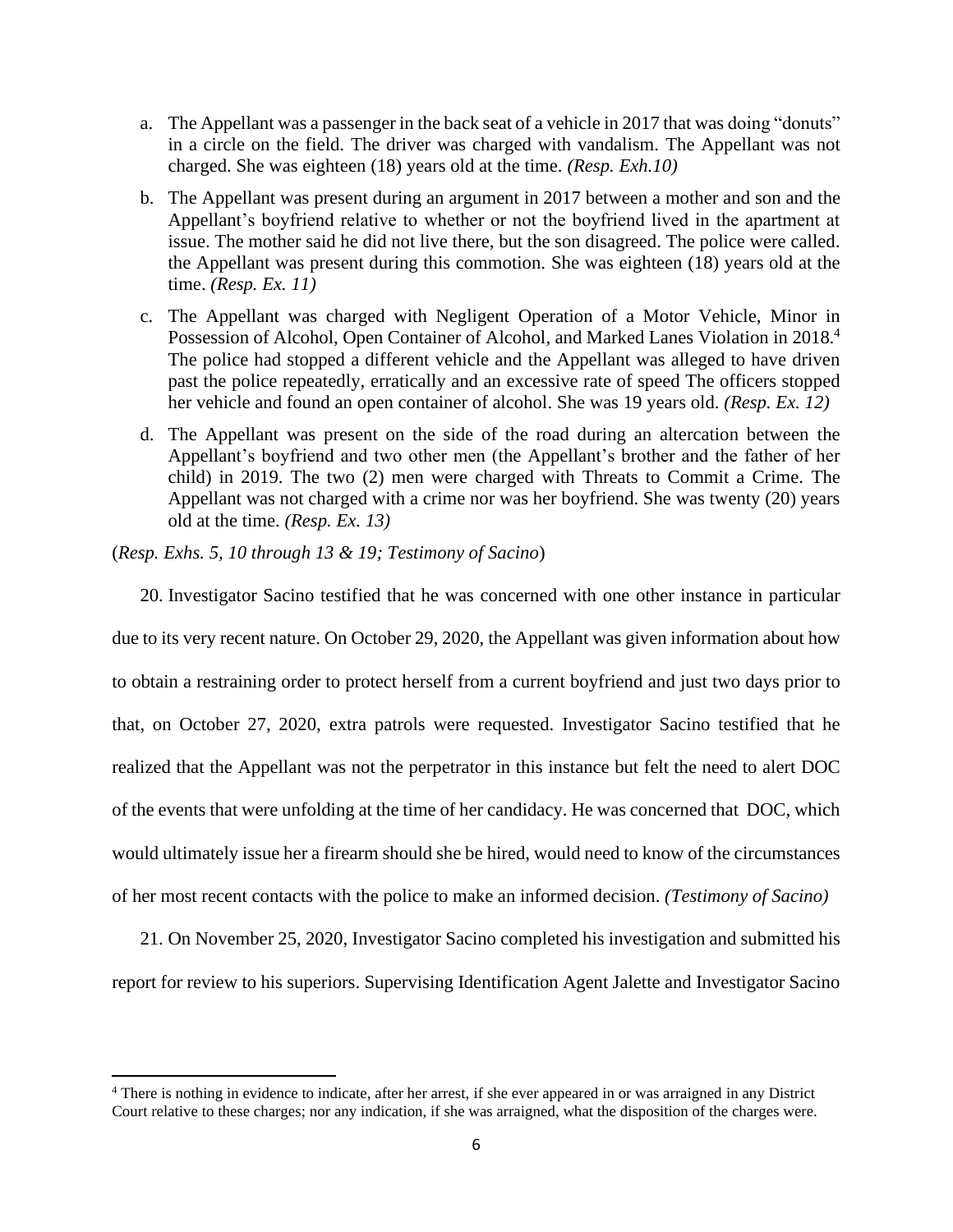reviewed the report together to ensure the report and the investigation were thorough and complete. *(Resp. Exh. 5; Testimony of Jalette)*

22. In his report, Investigator Sacino noted that the Appellant's "positive employment aspects" were her experience working with adults with behavioral issues and positive employment and professional references. He indicated that the "negative employment aspects" relative to the Appellant's background are the significant number of contacts with the police. *(Resp. Exh. 5)*

23. On November 30, 2020, five days after the background investigation was completed, the Appellant received a Conditional Offer of Employment from DOC, contingent upon review of the full background investigation and pre-screening test results, which consist of a drug screening, a psychological screening, and a completed Industrial Health Questionnaire. *(Resp. Exh. 4; Testimony of Jalette)*

24. On or about December 1, 2020, the Appellant passed the required drug testing. *(Testimony of Jalette; Resp. Exh. 21)*

25. On December 9, 2020, DOC Commissioner Mici met with members of her command staff and Supervisory Identification Agent Eugene Jalette to discuss the background of some candidates on the certification. On this date, the Appellant's candidacy and background investigation were discussed. After review of Investigator Sacino's report and relevant police reports, the Commissioner's initial impression and review of the Appellant's background investigations was negative due to the Appellant's documented contacts with various local police departments. *(Testimony of Jalette; Resp. Exh. 21)*

26. Due to COVID 19 restrictions and the number of recruits allowed to attend training due to space requirements, DOC's human resources department split candidates into two (2) classes at the Academy; Class # 326 began on January 31, 2021 and Class # 327 and began on April 11, 2021. The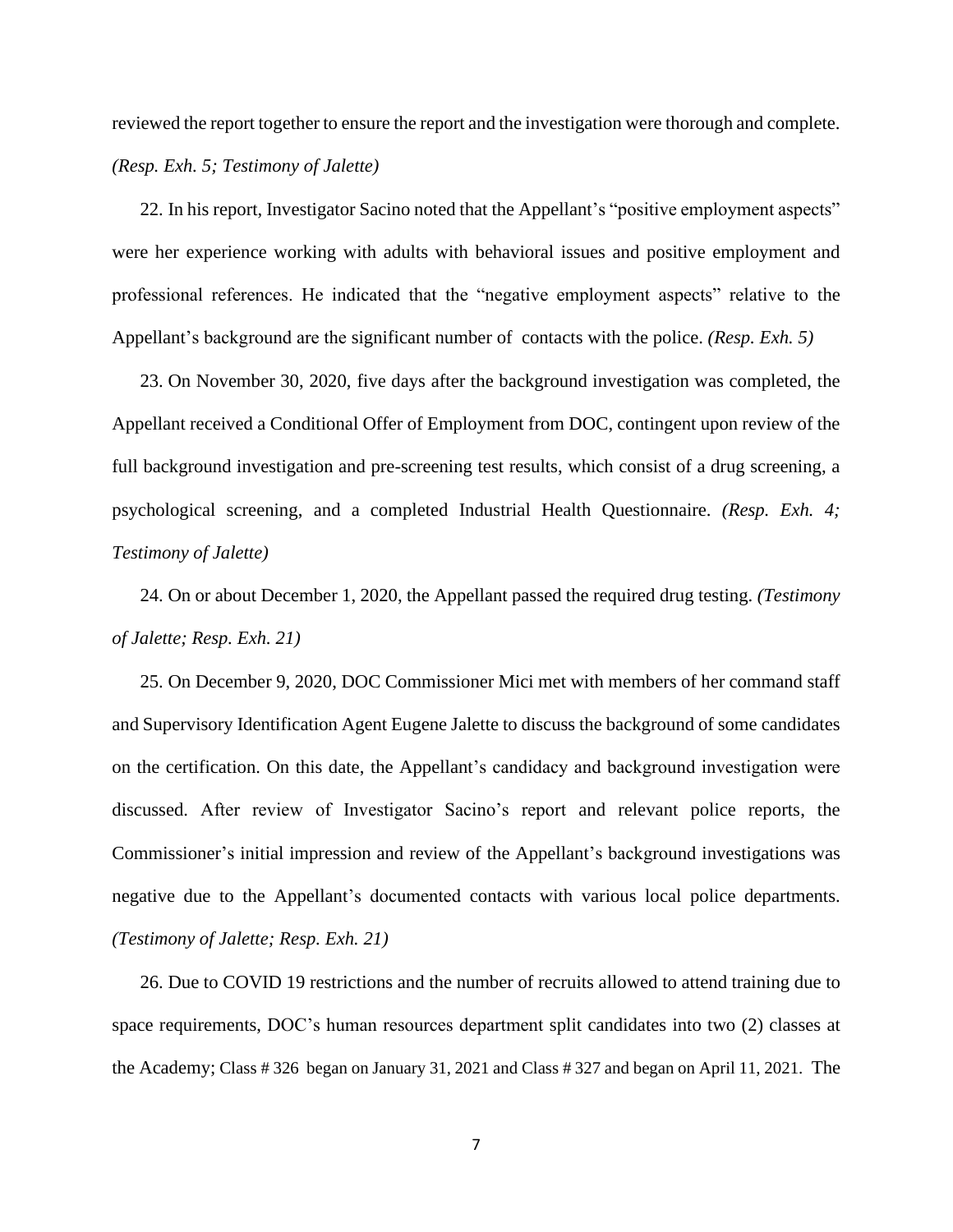Appellant, whose background was assessed and viewed negatively by the Commissioner, was deferred for decision to be considered for second recruit training class and a further review of her background investigation. No notice of this decision was given to the Appellant. *(Testimony of Jalette)* 

#### *Psychological Screening*

27. Some years ago, HRD developed a "Model Plan for Psychological Screening of Entry-Level Public Safety Positions" ("HRD Model Plan"), which was distributed to DOC for reference when creating their own official psychological screening plan. *(Resp. PH Exh. 25)*

28. DOC, in turn, developed its own "Model Plan for Psychological Screening of Entry Level COs" ("DOC Model Plan"), consistent with the HRD's Model Plan. *(Resp. PH Exh. 25)*

29. The DOC Model Plan requires that psychological screening will be the last step in the hiring process and that, prior to the screening, the candidate must receive a conditional offer of employment from DOC. DOC must provide the candidate with a written description of the screening process along with notification and a brief explanation if the DOC finds the candidate unqualified. *(Resp. Exh. 2, 4; Resp. PH Exh. 25)*

30. For over eleven (11) years, DOC has contracted with Dr. John Madonna through his professional organization, Chandler Psychological Services, to conduct the psychological prescreening of all applicants to DOC for Correction Officer positions. 5 (*Resp. Exh. 3; Testimony of Dr. Madonna*).

31. Under the DOC Model Plan a candidate who presents with "serious psychological disorders or characteristics that would render a candidate unable to perform with reasonable accommodation the essential functions of the public safety position for which the candidate is

<sup>&</sup>lt;sup>5</sup> Dr. Madonna has also assisted the DOC in developing its Model Plan for psychological prescreening of entry-level Correction Officer applicants. *(Resp. Ex. 3; Testimony of Dr. Madonna)*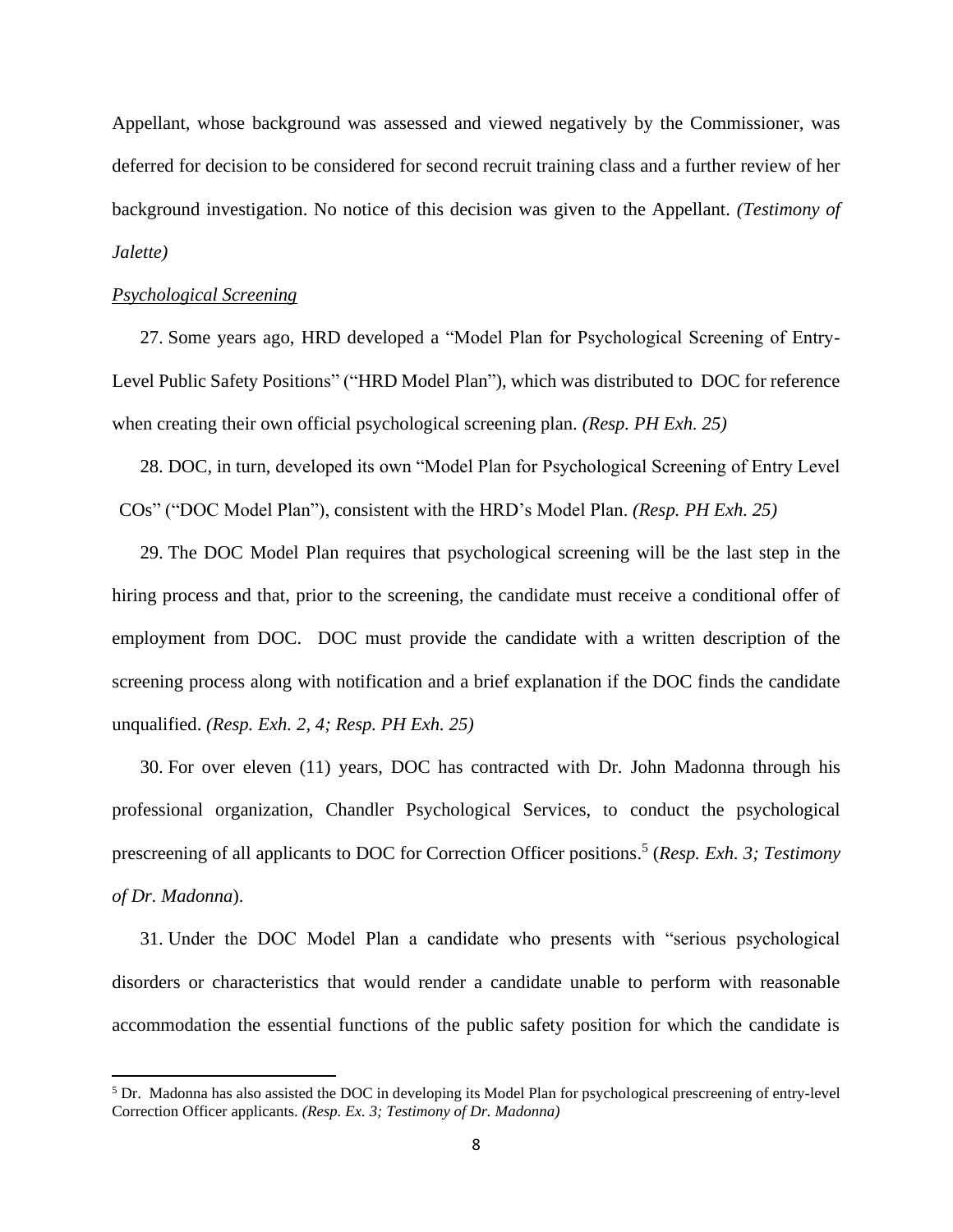being considered" will be found psychologically unsuitable for appointment. According to Dr. Madonna, non-accommodatable disqualifying serious psychological disorders and/or characteristics could include immaturity, dishonesty, emotional instability, lack of self-esteem, and low stress tolerance. (*Resp. PH Exh. 25; Testimony of Dr. Madonna*).

32. Stage I of the DOC Model Plan requires either Dr. Madonna, a clinical psychologist licensed by the Commonwealth and Rhode Island, or his associates to administer two tests: (1) the Minnesota Multiphasic Personality Inventory-2 ("MMPI-2") and (2) the 16 Personality Factor Inventory. *(Resp. PH Exh. 25)*

33. The MMPI-2 is a forced-choice personality inventory. The candidate responds either "true" or "false" to 567 statements that are reflective of day-to-day concepts and issues that everyone confronts at one time or another. There are also statements that may seem unusual to the candidate because the test is used with a wide variety of people. It is designed to assess major personality characteristics that reflect the social and personal adjustment of individuals and that are commonly indicative of disabling psychological problems. *(Resp. PH Exh. 25)*

34. The MMPI-2 is a part of the evaluation because it is an objective diagnostic instrument with extensive literature documenting its use. The data generated results in a profile of the candidate that gives indications of his/her unique personality traits. Some examples of these traits include depression, psychopathic deviance, social introversion, and paranoia. This information is integrated with the other data gathered during the assessment process and used to arrive at a decision regarding the candidate's suitability for law enforcement work. Checks are made of the applicant's responses to ensure valid results. *(Resp. PH Exh. 25; Testimony of Dr. Madonna)*.

35. The Sixteen Personality Factor Questionnaire ("16PF") has been in use since 1949. The 16PF is an objectively scorable test devised by basic research in psychology to provide the most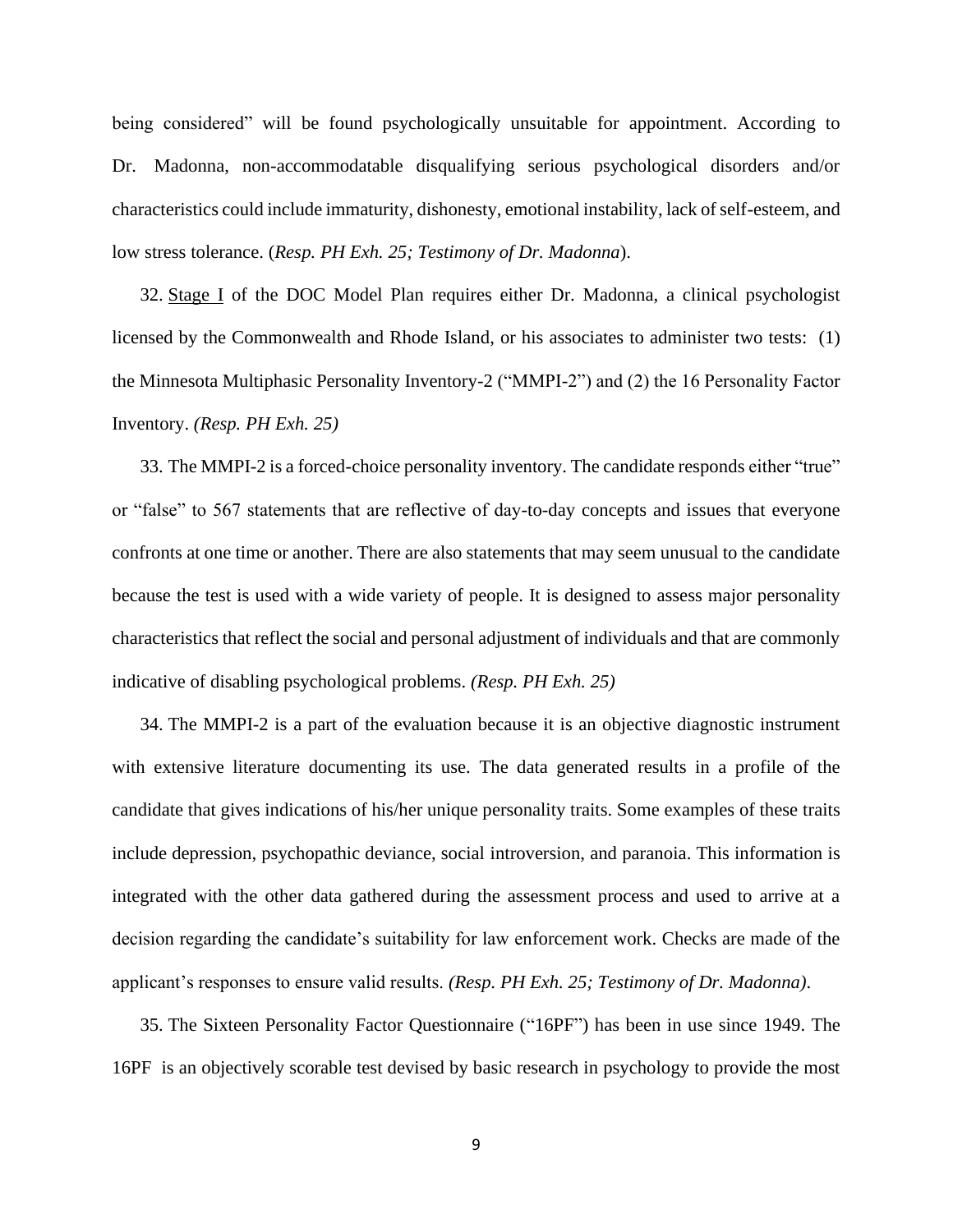complete coverage of personality possible in a brief time. Comprehensive coverage of personality rests upon measurement of sixteen (16) functionally independent and psychologically meaningful dimensions isolated and replicated in more than 40 years of factor analytic research on normal and clinical groups. The personality factors measured by the 16PF are not unique to the test, but rest within the context of a general theory of personality. *(Resp. PH Exh. 25)*

36. Stage II of the DOC Model Plan requires Dr. Madonna and the associates under his direction, who must be clinical psychologists licensed in the Commonwealth, to examine the MMPI-2 and 16 PF results, review the background information provided by the DOC (concerning criminal convictions, relevant medical information, if any, and information from interviews with employers, teachers, and associates), and conduct a Stage II clinical interview of the candidate, taking into consideration such factors as the candidate's personal history, age, education, occupation, ethnicity, and first language. *(Resp. PH Exh. 25)*

37. If, after evaluating the results of the psychological test and clinical interview, the Stage II psychologist decides that there is no clear evidence that the candidate has any psychological disorder or characteristic that will prevent the candidate from fulfilling the essential functions of the position with reasonable accommodation, the clinician will so report and the candidate will continue in the hiring process. (*Resp. PH Exh. 25*)

38. If the Stage II clinician finds that the candidate has a psychological disorder or characteristic that would prevent them from fulfilling the essential functions of the position, Dr. Madonna notifies DOC which, in turn, notifies the candidate how to proceed to a Stage III evaluation if s/he wishes to continue to be considered for appointment. *(Resp. PH Exh. 25)*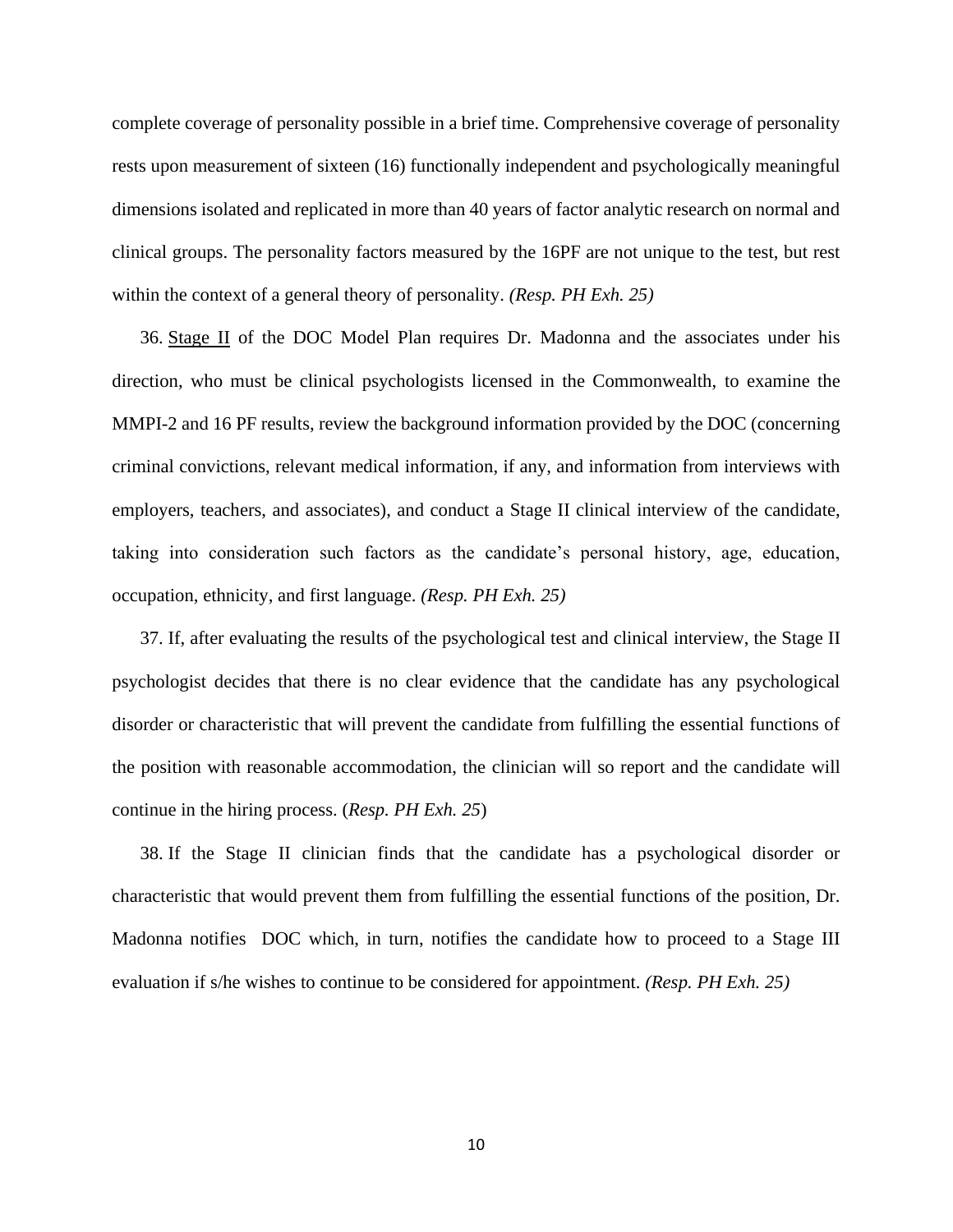39. Stage III of the DOC Model Plan requires one of three designated board-certified psychiatrists licensed by the Commonwealth of Massachusetts<sup>6</sup> to review the candidate's file, conduct a clinical interview, and evaluate the candidate. *(Resp. PH Ex. 25)*

40. If the psychiatrist concurs with Dr. Madonna and/or the associate under his direction, DOC must be notified by means of a written report agreed to and signed by both Dr. Madonna and the psychiatrist. The report will describe why the candidate is unqualified for appointment as a public safety employee and will be sent to DOC, who in turn, is responsible for sending written notification to all candidates. DOC will also send HRD a statement that the candidate has been found unqualified for appointment based on the results of the psychological screening and that no reasonable accommodation is possible.<sup>7</sup> *(Resp. PH Ex. 25)*

### *The Appellant's Psychological Screening – Stage I - Testing*

41. In December 2020, the Appellant took the MMPI-2 and the 16PF psychological tests, per the DOC Model Plan. Her MMPI-2 responses produced twelve (12) content themes and individual MMPI-2 subtest ratings that, according to Dr. Madonna, displayed a "concerning profile," especially in the areas of *social facility* (knowing what is appropriate/when to intervene in a difficult situation) and *stress tolerance*, which was low. She showed content themes suggesting difficulty relating to others, difficulty with overall adjustment, and being able to respond in a deliberative way, rather than in an impulsive manner. *(Resp. Exh. 3;Testimony of Dr. Madonna)*

42. The Appellant's profile on the 16PF profile was "relatively good". The 16PF is a less difficult test to read, is more transparent, and people tend to do better on this test. The test helps

<sup>6</sup> By HRD policy, only a board-eligible or board-certified psychiatrist licensed in the Commonwealth will conduct this clinical interview. *(Resp. PH Ex. 25)*

<sup>&</sup>lt;sup>7</sup> The DOC may not appoint any candidate who withdraws from the screening before completing it or who is found unqualified for appointment after Stage II and Stage III evaluations under the DOC Model Plan. *(Resp. PH Ex. 25)*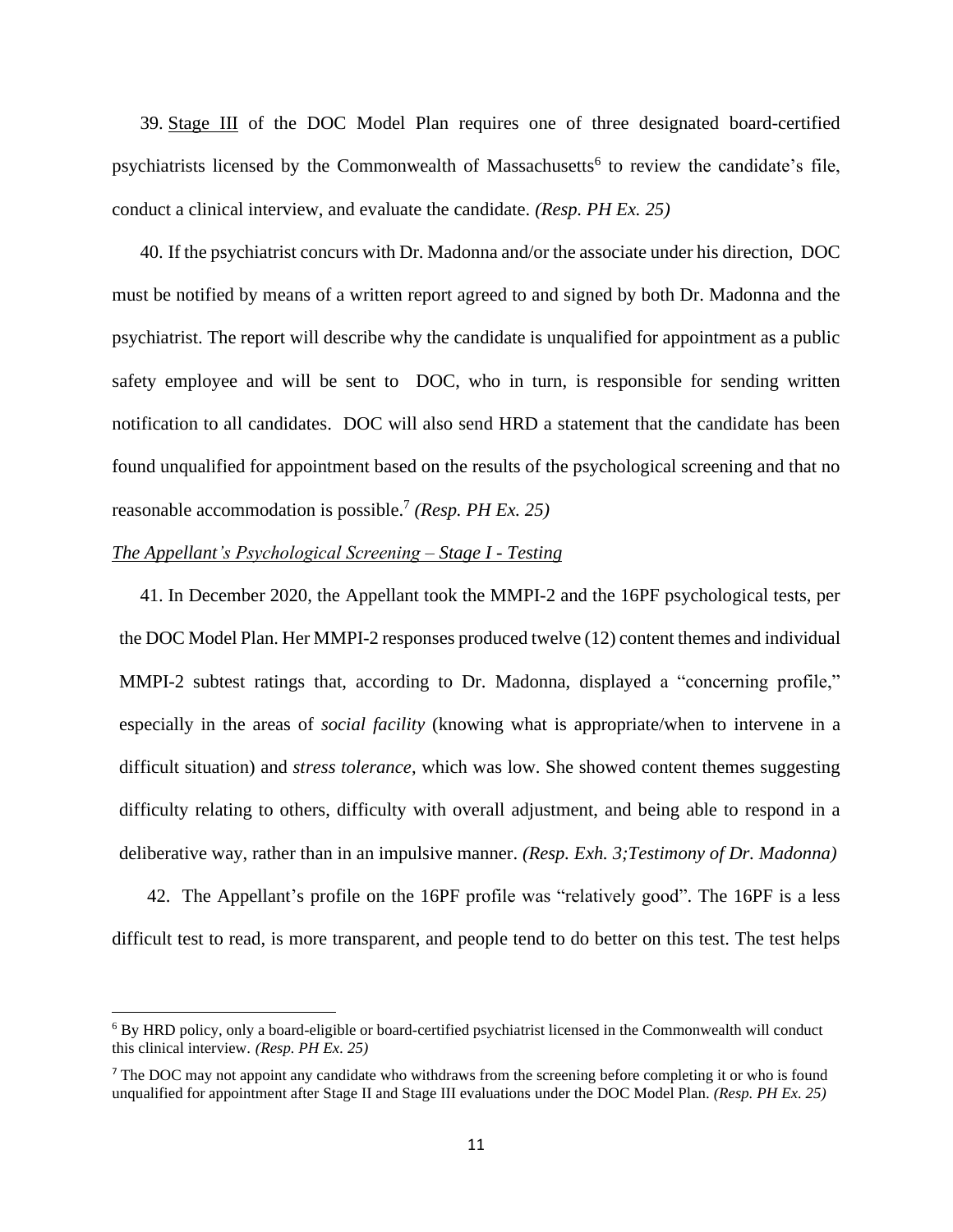psychologists because it is expected that candidates will do better on it, so if issues arise, that becomes significant, especially if it correlates with MMPI-2 results. *(Testimony of Dr. Madonna)*

43. Dr. Madonna noted one such noteworthy finding on the Appellant's 16PF regarding impulsivity. Specifically, the 16PF found that the Appellant may not be "a particularly organized or orderly person. She does not always bother with details", "she may be too susceptible to the influence of recent events" and "may have a tendency to make decisions before all of the facts are in" and " fall back on when necessary can leave her vulnerable to emotional distress." *(Resp Exh.3)*

## *Stage II – Clinical Interview with Psychologist*

44. After reviewing the MMPI-2 and 16PF results, Dr. Madonna conducted a Stage II clinical evaluation of the Appellant. Dr. Madonna noted that the Appellant's demeanor in the interview was cautious and she was not impulsive with her answers. The Appellant self-reported that she had suffered a panic attack in 2019 and was taking an anti-anxiety prescription medication. She disclosed her long-term, recently ended, abusive relationship. She also acknowledged that she was also taking two (2) psychotropic medications for binge eating. *(Testimony of Dr. Madonna)*

45. Dr. Madonna found the information the Appellant self-reported significant because it substantiated the psychological test findings of low stress tolerance. A panic attack is unregulated anxiety that disables a person. Binge eating is eating when one does not need to eat – eating when one is not hungry – and carries a psychiatric diagnosis and is a subclass of Anxiety. These concerns, taken with the test results, reveal real life difficulties with stress tolerance for the Appellant and the recency of certain of these events made it apparent to him that the anxiety she suffered was still present in her life in when he examined her. *(Testimony of Dr. Madonna)*

46. Dr. Madonna noted that the Appellant had not been out of the abusive relationship for more than two (2) months at the time of her December 2020 clinical interview and she clearly had not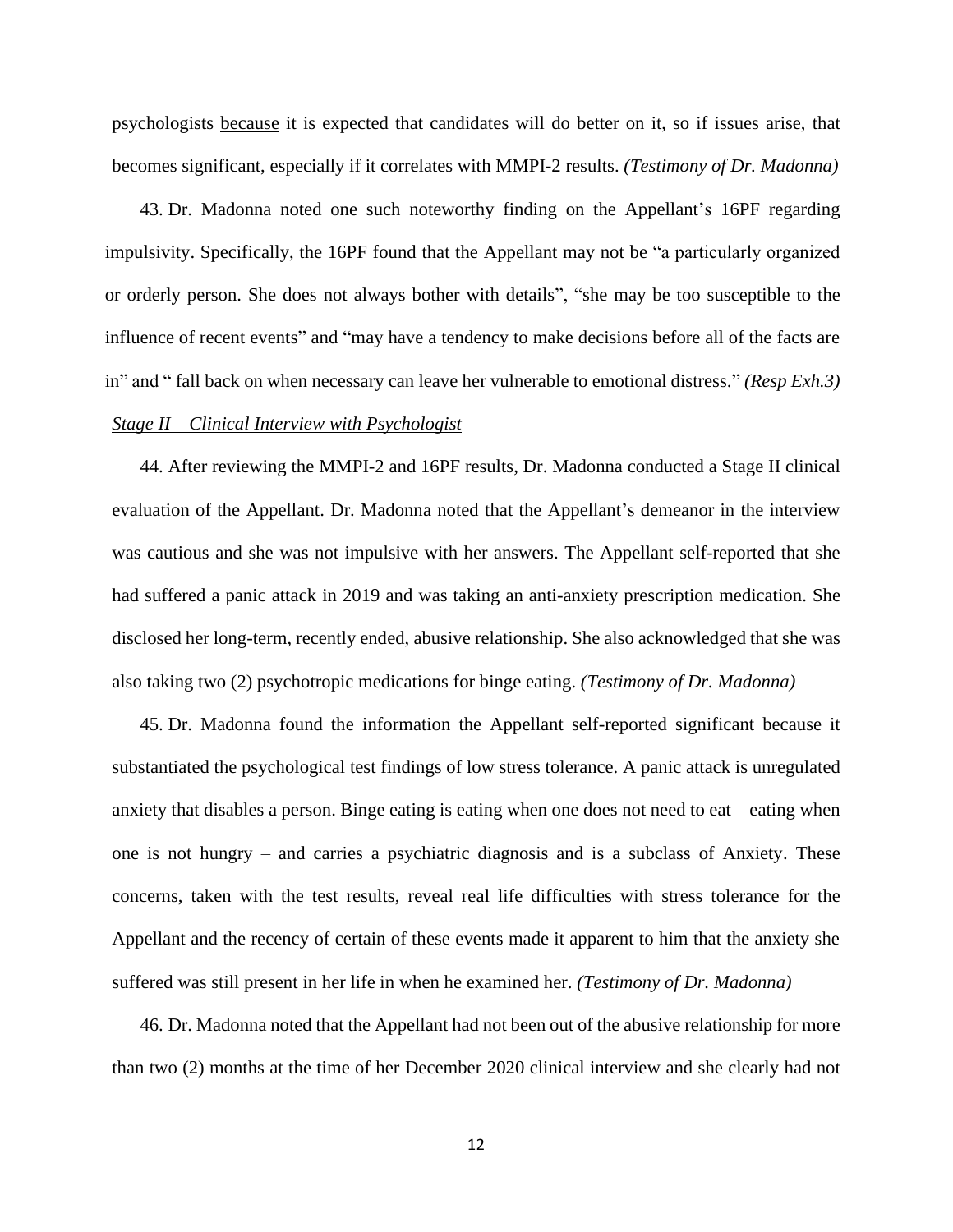had a sufficient amount of time to heal, to gain strength, to develop an understanding of herself, and to be in better control. Furthermore, a lack of maturity and fear were both psychologically concerning characteristics that Dr. Madonna found present in his evaluation of the Appellant. *(Testimony of Dr. Madonna)*

47. Dr. Madonna concluded that the Appellant suffered a psychological condition, specifically the disorder of Anxiety, at the time of her candidacy in December 2020. The Appellant's anxiety manifested itself in the form of the 2019 disabling panic attack, for which she was hospitalized. The binge eating was also a result of the anxiety she suffered. *(Testimony of Dr. Madonna)*

48. Dr. Madonna based his opinion on the psychiatric testing *and* elements of her life, to include a lack of judgment and an inability to extricate herself from a dominant and controlling man. Characteristics of fear and stubbornness and the inability to control the situation to her own benefit were concerning to the doctor seeing as how she would find herself in situations as a CO that would demand an ability to handle stressful situations. He would have been more encouraged if the Appellant was in treatment for the binge eating, which is anxiety driven – anxiety that still lingered as of December 2020 *(Testimony of Dr. Madonna)*

49. Dr. Madonna opined, to a reasonable degree of medical certainty, that the Appellant would not "be able to effectively perform the essential duties of a corrections officer in a manner that would ensure her safety, that of her co-workers, or the inmates themselves. Testing indicates that her psychological adjustment is likely to be poor. Individuals with this pattern of scores tend to encounter problems as a result of their poor judgment, impulsivity, and aggressiveness, especially in a position that requires consistent and substantial performance, conscientiousness, or attention to detail." *(Resp. Ex. 3; Testimony of Dr. Madonna)*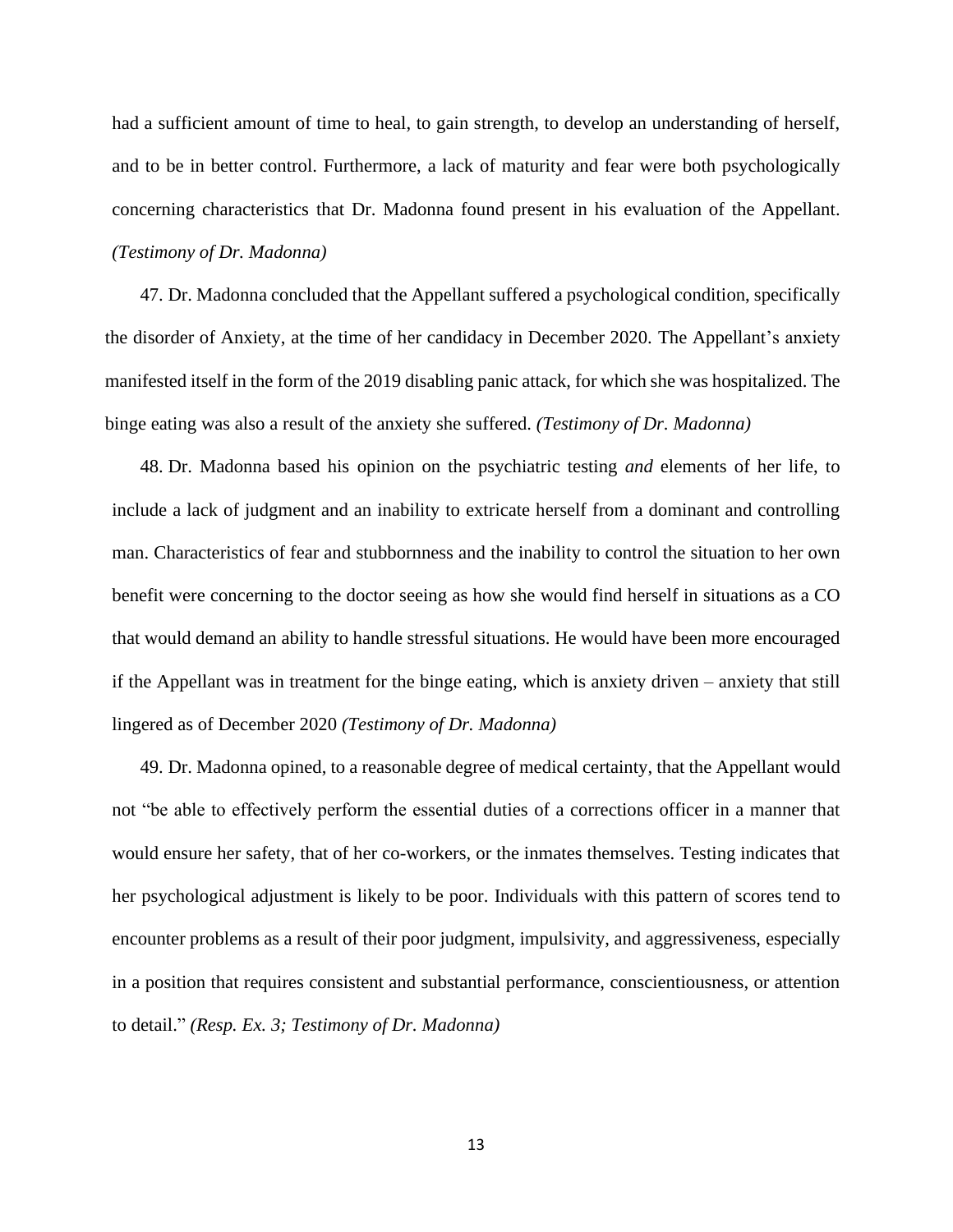50. Dr. Madonna did not base his opinion solely on the psychological tests results. He indicated that he juxtaposes the results of the testing with behavior. The behavior, reflected in real life experiences, is "finding herself .. . . fairly recently out of a long-term abusive relationship, having suffered significantly, having anxiety, on medication, emotionally binge eating, and having a panic attack. . . ." *(Resp. Exh.3; Testimony of Dr. Madonna)*

## *Stage III – Clinical Interview with Psychiatrist*

51. Dr. Kamlyn Haynes is a board-certified psychiatrist employed by UMass Medical School, the Department of Mental Health, and maintains her own private practice. She received her medical degree from Boston University in 2001. She is licensed to practice in Massachusetts and her subspecialty is in Child and Adolescent Psychiatry. She has clinical experience in psychiatry since 2001 and child psychiatry since 2003. *(Testimony of Dr. Haynes)*

52. Dr. Haynes has done general psychiatric evaluations for the Department of Mental Health, the Department of Youth Services, at UMass Medical, in the emergency room, in her own private practice, etc. for the past 22 years. She has performed second opinion psychiatric screenings, subcontracted by Dr. Madonna and Chandler Psychological Service, since 2014. In that time, she has performed ten (10) second opinion evaluations for original appointment to public safety positions and approximately thirty (30) fitness for duty evaluations. Roughly fifty (50) percent of the time, she has disagreed with Dr. Madonna's first opinion regarding a candidate's psychological health as it relates to original appointment. *(Testimony of Dr. Haynes)*

53. Prior to the Stage III psychiatric interview, Dr. Haynes reviewed the one-page letter that Dr. Madonna wrote wherein he did not find her eligible to work for the DOC and the summaries of the psychological testing. Dr. Haynes used the psychological testing briefly to see what stood out to focus or follow up on those issues. *(Testimony of Dr. Haynes)*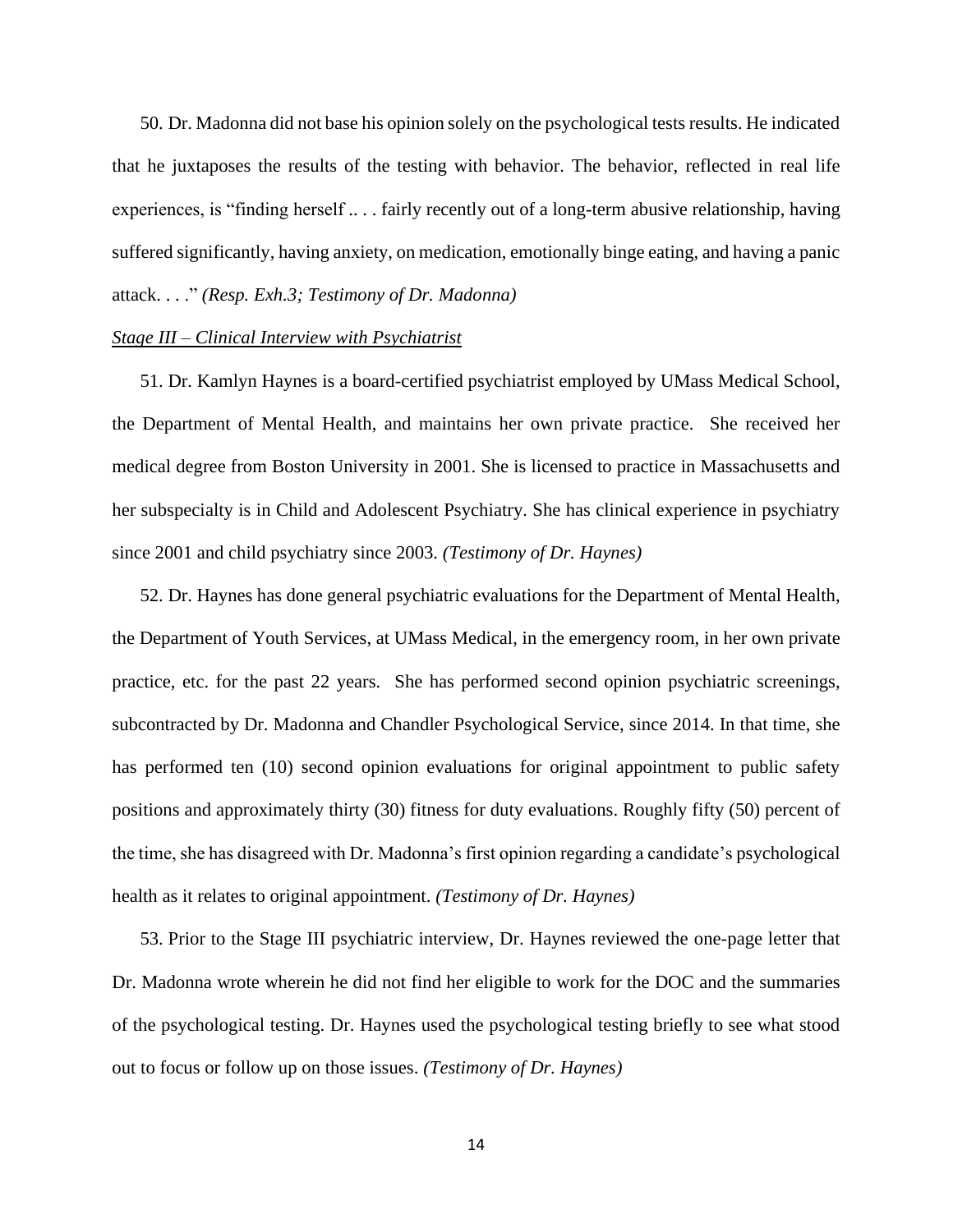54. Upon meeting the Appellant, Dr. Haynes told her of her role in the process and warned her of the limits of confidentiality, explaining that if the Appellant did not want people to know certain information, then she should explain to the doctor that she would not want to discuss any issue – but Dr. Haynes warned her not to lie in order to avoid discussing a topic. *(Testimony of Dr. Haynes)*

55. Dr. Haynes asked the Appellant about any previous treatment or counselling to establish her current psychiatric health, since her past history is very important in making that determination. The Appellant reported that she had been bullied as a child when she was pregnant at thirteen (13) years old and had counselling for that and that she recently had one panic attack as a result of a situation with her ex-boyfriend. *(Testimony of Dr. Haynes)*

56. The Appellant denied taking any medication, past or present, told Dr. Haynes that she had not had therapy, and does not think she needs to be in counselling. The Appellant denied ever being suicidal. She also denied being psychiatrically hospitalized. *(Resp. Exh. 3; Testimony of Dr. Haynes)*

57. The Appellant told Dr. Haynes about her abusive boyfriend,, oftentimes the abuse would occur in the presence of the Appellant's young daughter. DCF was involved and the daughter lived with the Appellant's parents for several years because the Appellant did not leave her abusive boyfriend. The boyfriend has assaulted the Appellant's mother, father, and uncle when he tried to break it up. The boyfriend has been in many bar fights but has not been incarcerated. *(Resp. Exh. 3; Testimony of Dr. Haynes)*

58. In March 2019, the abusive boyfriend showed up at a party at the Appellant's cousin's house and he threatened to kill everyone. The Appellant reported to Dr. Haynes that she went out the back door and was very scared and physically not feeling well. She was taken by ambulance to the emergency room and was diagnosed with a panic attack. Despite this and losing custody of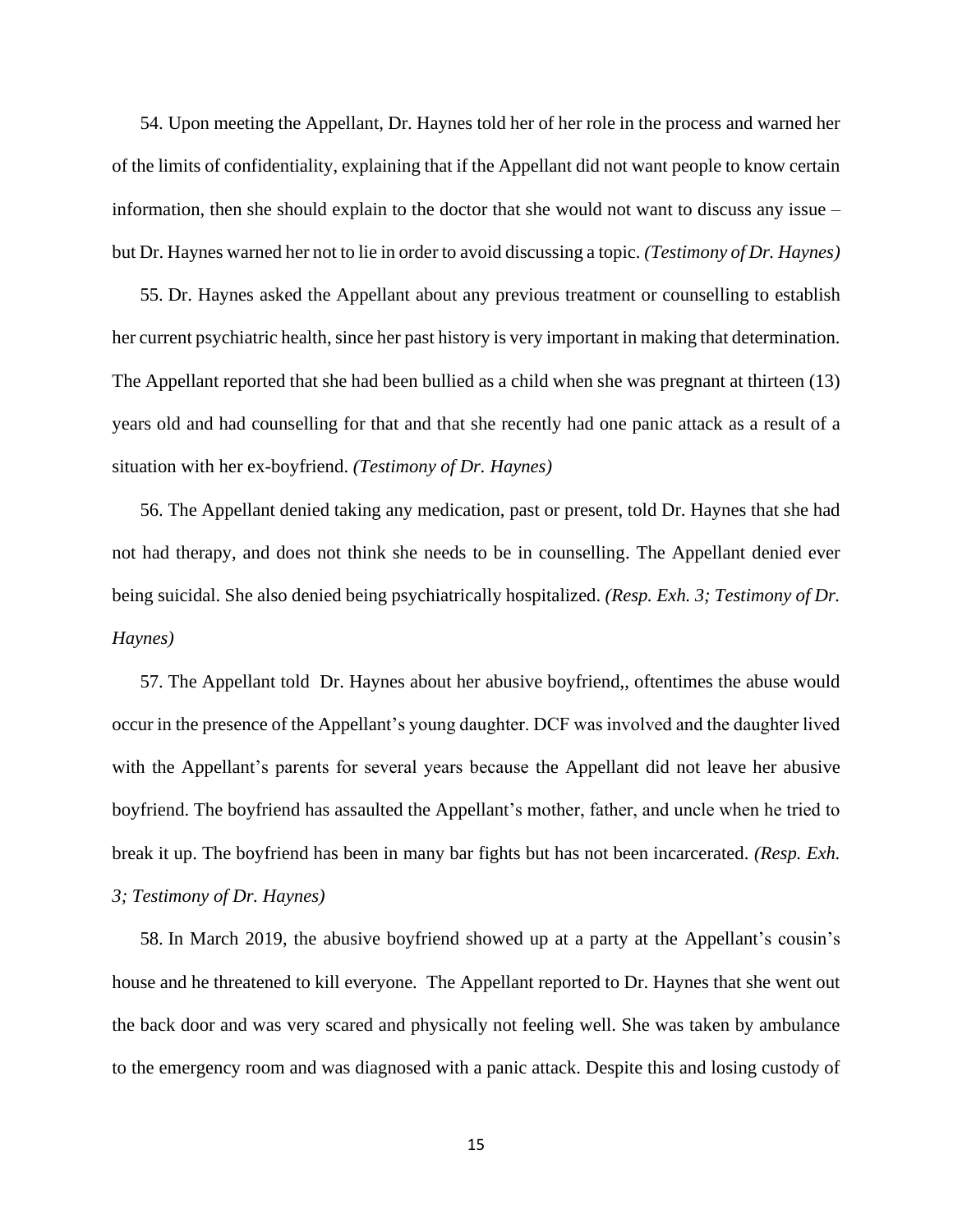her daughter, she did not leave the boyfriend for another eighteen (18) months. *(Resp.Exh.3; Testimony of Dr Haynes)*

59. Dr. Haynes testified that the Appellant sounded very resilient as a teenager, given that she was a teen mother who withstood bullying. Dr. Haynes was concerned that the Appellant stayed in an abusive relationship for as long as she did. *(Resp.Exh.3; Testimony of Dr Haynes)*

60. In her discussion with Dr. Haynes, the Appellant was unable to speak with any insight about how her past abusive relationship might make being a CO difficult. Dr. Haynes was concerned because the Appellant had only left her boyfriend of five years just three (3) months prior to their conversation. She had suffered a panic attack just 18 months prior to this psychiatric evaluation as well. She clearly had not had a chance to think about how being with an abusive, manipulative man might have made being a CO more difficult. *(Testimony of Dr. Haynes)*

61. Dr. Haynes explained that, when people are in prison, they have a lot of time on their hands and one way to manipulate a person who has a history of domestic violence is to test and re-test the boundaries. The Appellant, unfortunately, was not able to talk to Dr. Haynes about that and Dr. Haynes "grew very concerned about it." Given the recent panic attack and leaving the relationship just months prior, Dr. Haynes was troubled by a lack of follow up or counselling since she knows those situations can be very difficult for anyone to deal with. *(Testimony of Dr. Haynes)*

62. Dr. Haynes opined, within a reasonable degree of psychiatric certainty, that the Appellant was not qualified to be a correction officer because she lacked insight into how working in that job managing abusive inmates would be complicated by her very recent abusive history. She opined that the Appellant likely had Post Traumatic Stress Disorder (PTSD), although the Appellant denied any symptoms. It concerned Dr. Haynes that the Appellant was not working with anyone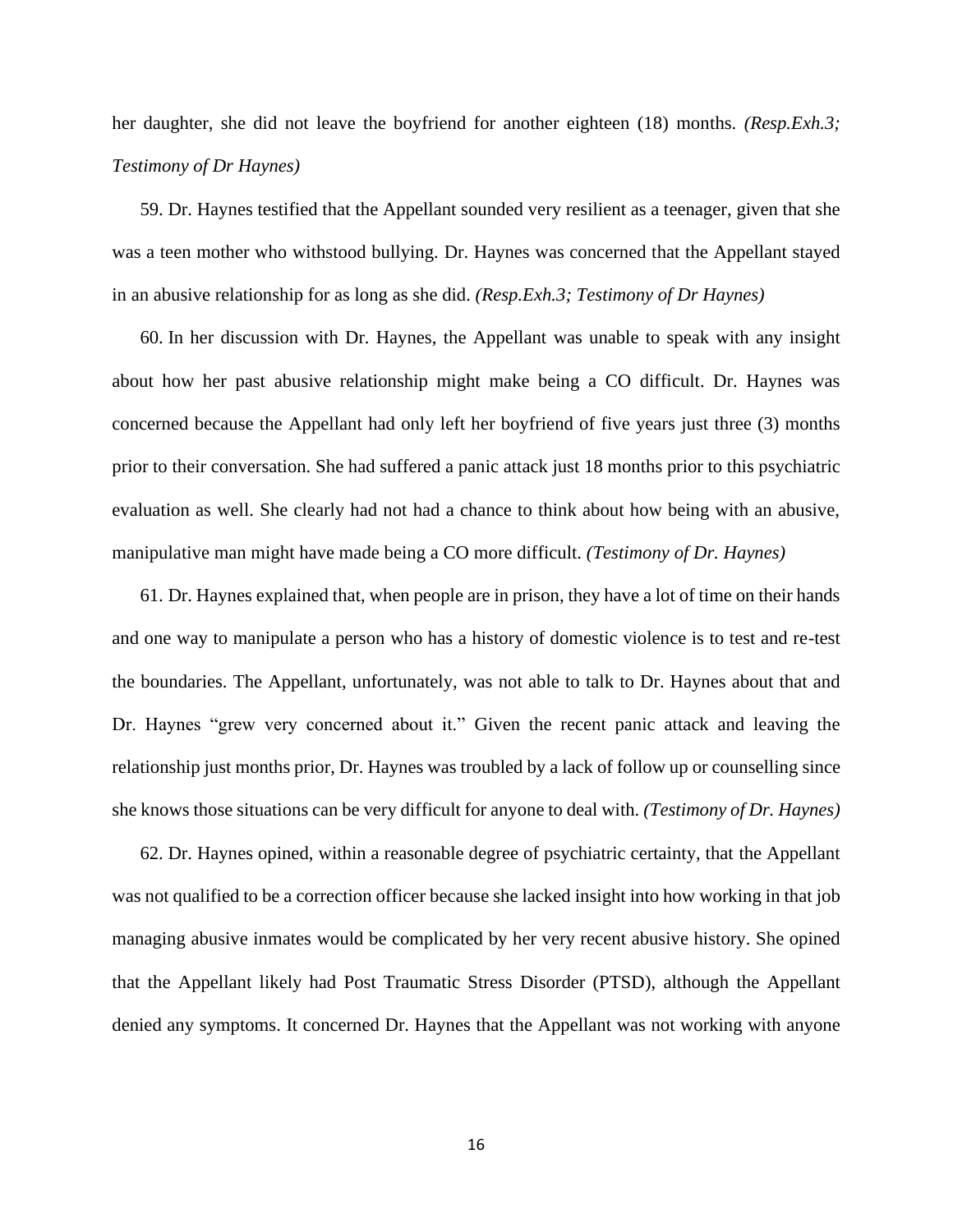to understand how the symptoms could trigger her in the future. *(Testimony of Dr. Haynes; Resp. Ex. 3)*

63. Dr. Haynes' report notes that the Appellant appeared to have "a superficial knowledge of why she stayed with an abusive boyfriend for so many years." Dr. Haynes did "not believe she currently possesses the psychological mindedness about what might get in the way of her performing her duties as a correction officer. She does not currently possess the psychological qualifications needed to be a correction officer as evidenced by her lack of insight into how being around cognitively intact abusive inmates might trigger her. She is unable to reflect on why she stayed with (Mr. S) when everyone in her life, including her young daughter, knew he was abusive. She has made tremendous progress in extricating herself from the abusive relationship, however has not yet realized the importance of examining the reasons she stayed." *(Resp. Exh. 3)*

64. Dr. Haynes noted that working in a prison environment, alongside domineering and controlling male inmates could trigger a similar vulnerability to psychological and emotional manipulation that would prove dangerous. Dr. Haynes differentiated between experiencing verbal abuse by developmentally disabled adults and being subject to abuse and manipulation by cognitively intact inmates, some of whom have been convicted of heinous, violent crimes. *(Resp.Exh.3; Testimony of Dr. Haynes)*

65. When Dr. Haynes suggested to the Appellant that she may be triggered by abusive inmates, the Appellant did not think that would be an issue and noted her success working with verbally abusive men at her current job at DDS. Dr. Haynes explained that she found a difference in her ability to successfully deal with developmentally disabled adults and that of inmates at the prison since it is obvious when a developmentally disabled adult is trying to manipulate someone. Inmates are sometimes psychopathic, with an inclination to abuse and humiliate people. Some get an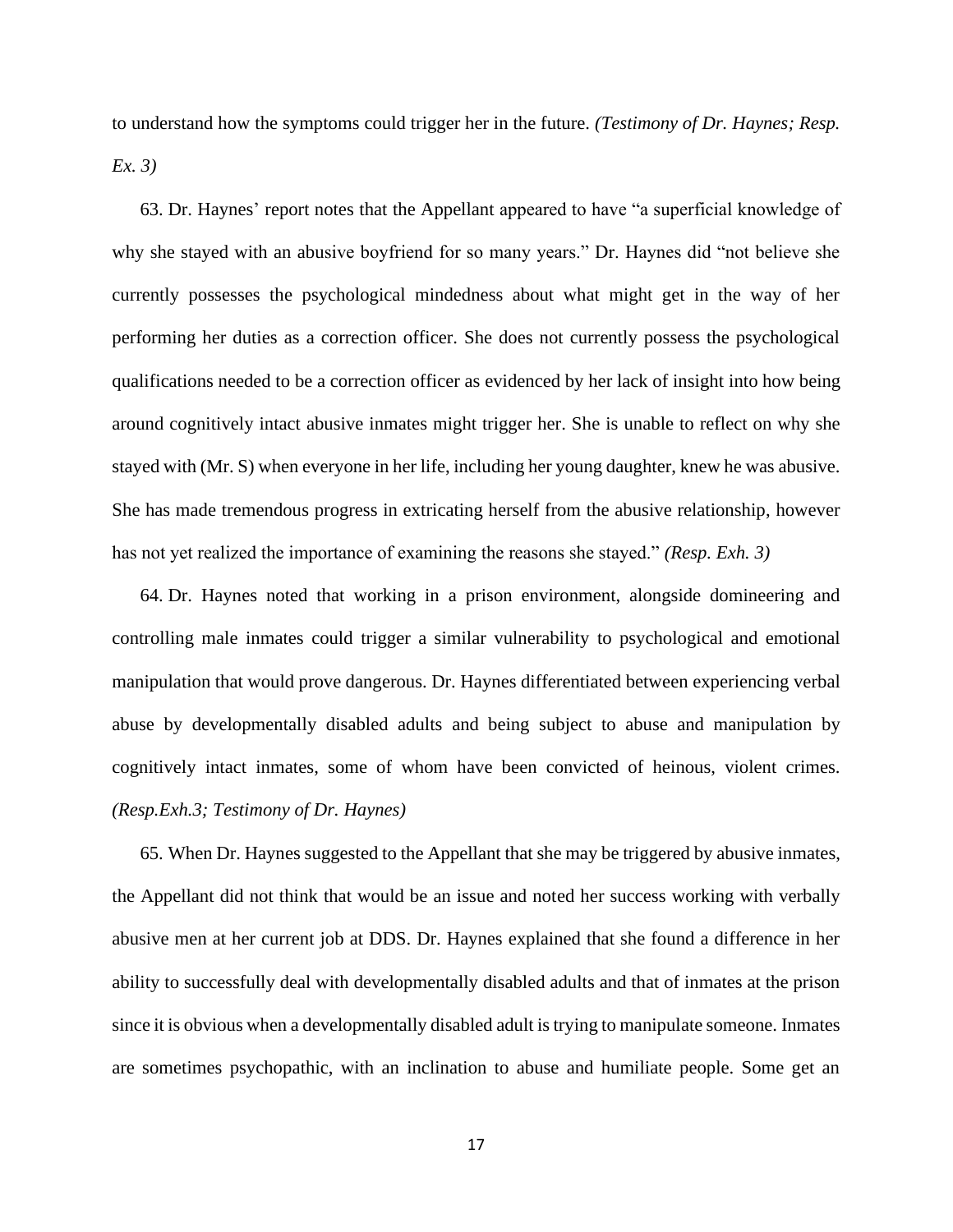intrinsic pleasure in that. Inmates have a lot of time to figure out how to humiliate people, most especially new hires who are particularly susceptible, which can be very stressful. Oftentimes, an inmate will ingratiate themself with a new officer, which seems innocuous, but the correction officer must know what is going on and that the inmate is attempting to manipulate the correction officer both psychologically and emotionally. A correction officer must be able to deter those attempts because it can end badly, sometimes with blackmail. This type of situation can be similar to an abusive relationship. (*Resp. Exh.3; Testimony of Dr. Haynes*)

66. Dr. Haynes did not discount the possibility that the Appellant might someday be ready to assume a CO position after attaining a degree of mindfulness into her disqualifying characteristics and disorders and achieving a significantly higher level of maturity. *(Testimony of Dr. Haynes)*

# *The Appellant's Medical Records (2016-2019)*

67. Dr. Haynes did not have access to any medical records of the Appellant before she conducted her December 2020 psychiatric interview or wrote her report regarding her opinion about the Appellant's psychological suitability to become a CO. *(Testimony of Dr. Haynes)*

68. On the first day of the Commission hearing, the Appellant produced copies of some of her medical records from 2016 to 2019. Dr. Haynes had not had access to the records before and she was recalled a week later after having reviewed them. *(Resp. Exh. 20; Testimony of Dr. Haynes)*

69. Dr. Haynes' opinion of the Appellant's psychological suitability to become a CO did not change after she thoroughly reviewed the Appellant's medical records. The medical records contained previously unreported, recent incidents of troubling psychological characteristics, including a history of cutting herself, migraines, suicidal ideation, prescriptions for three different anti-depressants, declining to take medications as prescribed, and a specific diagnosis of an Adjustment Disorder. These facts about the Appellant's history and current condition only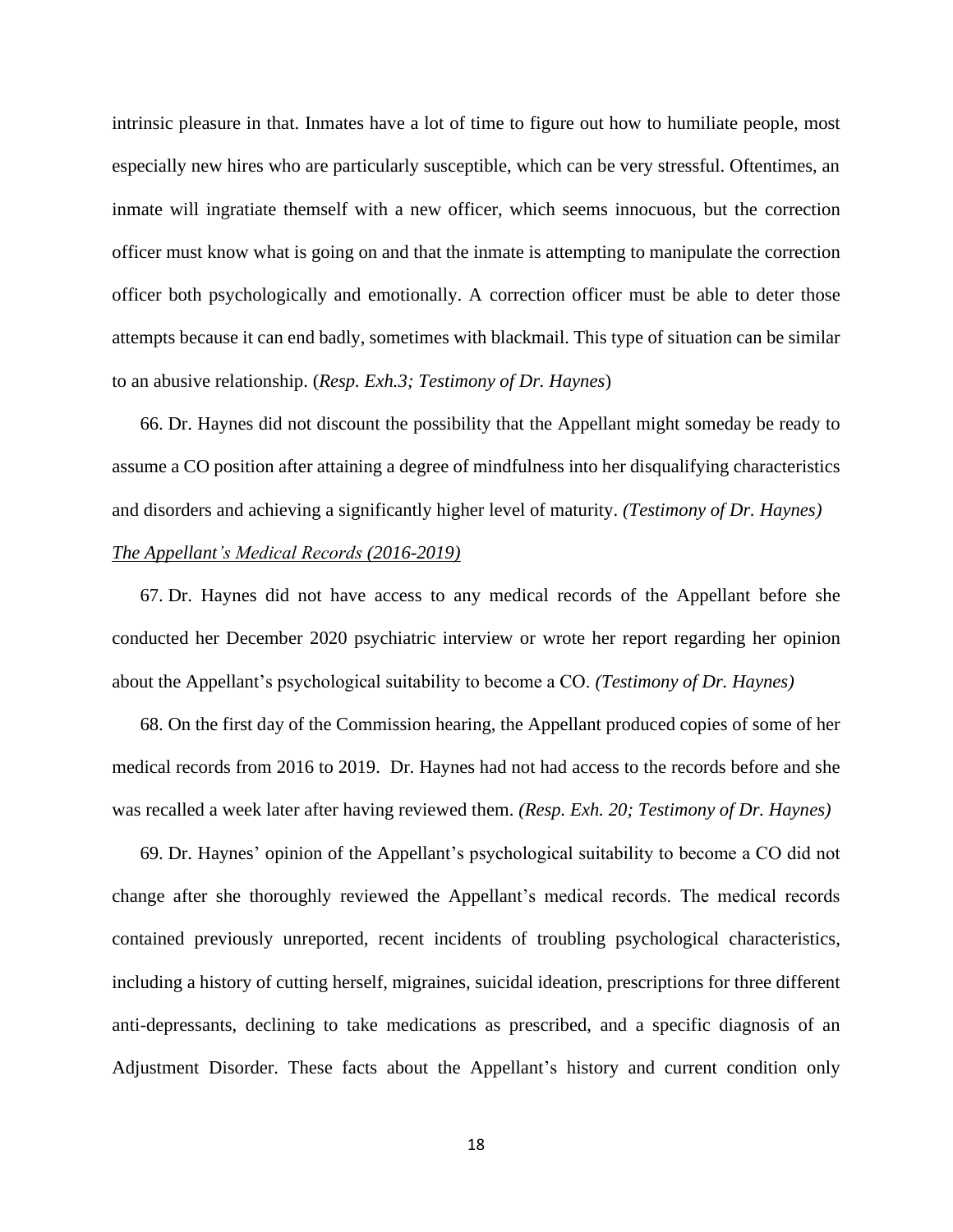strengthened Dr. Haynes' opinion that the Appellant's history of psychological disorders and characteristics could not be considered purely situational as they have lasted since childhood and are not related to any one stressor. *(Testimony of Dr. Haynes)*

#### **APPLICABLE CIVIL SERVICE LAW**

The core mission of Massachusetts civil service law is to enforce "basic merit principles" for "recruiting, selecting and advancing of employees on the basis of their relative ability, knowledge and skills" and "assuring that all employees are protected against coercion for political purposes, and are protected from arbitrary and capricious actions." G.L. c. 31, § 1. See, e.g., Massachusetts [Ass'n of Minority Law Enforcement Officers v. Abban, 434 Mass. 256, 259 \(2001\);](http://web2.westlaw.com/find/default.wl?mt=Massachusetts&db=578&rs=WLW15.04&tc=-1&rp=%2ffind%2fdefault.wl&findtype=Y&ordoc=2029136022&serialnum=2001441097&vr=2.0&fn=_top&sv=Split&tf=-1&pbc=70F732C1&utid=1) MacHenry v. Civil Serv. Comm'n, 40 Mass. App. Ct. 632, 635 (1995), rev. den., 423 Mass. 1106 (1996).

Basic merit principles in hiring and promotion call for regular, competitive qualifying examinations, open to all qualified applicants, from which eligible lists are established, ranking candidates according to their exam scores, along with certain statutory credits and preferences. Appointments are then made, generally, in rank order, from a "certification" of the top candidates on the applicable civil service eligible list, using what is called the  $2n+1$  formula. G.L. c. 31, §§ 6 through 11, 16 through 27; Personnel Administration Rules, PAR.09. In order to deviate from that formula, an appointing authority must provide specific, written reasons – positive or negative, or both – consistent with basic merit principles, to affirmatively justify bypassing a higher ranked candidate in favor of a lower ranked one. G.L. c. 31, § 27; PAR.08(4).

A person may appeal a bypass decision under G.L. c. 31, § 2(b) for de novo review by the Commission. The Commission's role is to determine whether the appointing authority had shown, by a preponderance of the evidence, that it has "reasonable justification" for the bypass after an "impartial and reasonably thorough review" of the relevant background and qualifications bearing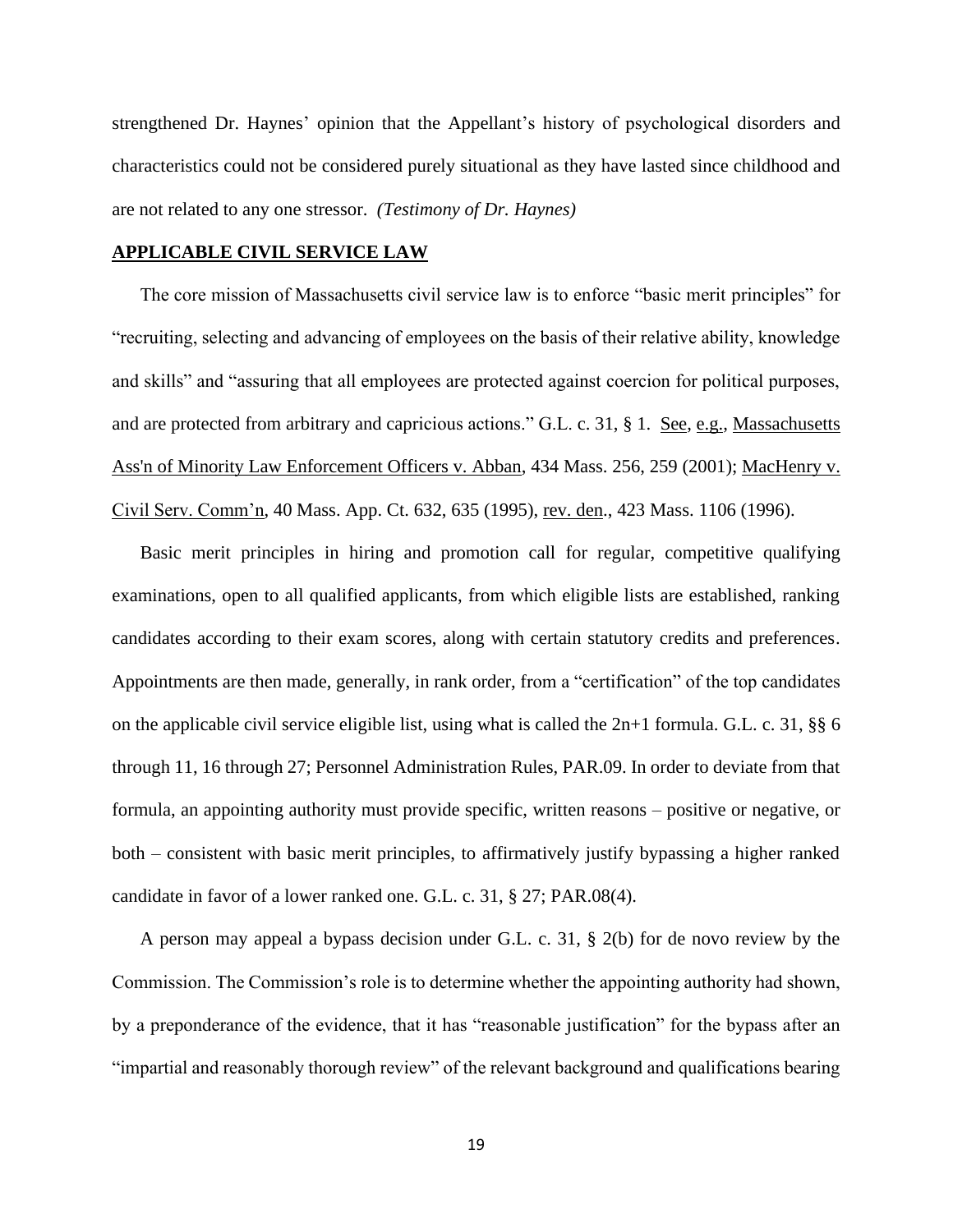on the candidate's present fitness to perform the duties of the position. Boston Police Dep't v. Civil Service Comm'n, 483 Mass. 474-78 (2019); Police Dep't of Boston v. Kavaleski, 463 Mass. 680, 688-89 (2012); [Beverly v. Civil Service Comm'n, 78 Mass.](http://web2.westlaw.com/find/default.wl?mt=Massachusetts&db=578&rs=WLW15.04&tc=-1&rp=%2ffind%2fdefault.wl&findtype=Y&ordoc=2029136022&serialnum=2023501172&vr=2.0&fn=_top&sv=Split&tf=-1&pbc=70F732C1&utid=1) App. Ct. 182, 187 (2010); Leominster v. Stratton, 58 Mass. App. Ct. 726, 727-28 (2003).

"Reasonable justification . . . means 'done upon adequate reasons sufficiently supported by credible evidence, when weighed by an unprejudiced mind, guided by common sense and by correct rules of law'". Brackett v. Civil Service Comm'n, 447 Mass. 233, 243 (2006); Commissioners of Civil Service v. Municipal Ct., 359 Mass. 211, 214 (1971) and cases cited. See also Mayor of Revere v. Civil Service Comm'n, 31 Mass. App. Ct. 315, 321 (1991) (bypass reasons "more probably than not sound and sufficient").

Appointing authorities are vested with a certain degree of discretion in selecting public employees of skill and integrity. The commission

". . . cannot substitute its judgment about a *valid* exercise of *discretion based on merit or policy considerations* by an appointing authority" but, when there are *"overtones of political control or objectives unrelated to merit standards or neutrally applied public policy*, then the occasion is appropriate for intervention by the commission."

City of Cambridge v. Civil Service Comm'n, 43 Mass. App. Ct. 300, 303-305, rev. den., 428 Mass. 1102 (1997) (*emphasis added*). However, the governing statute, [G.L.](https://1.next.westlaw.com/Link/Document/FullText?findType=L&pubNum=1000042&cite=MAST31S2&originatingDoc=Ib21af0ded3bd11d99439b076ef9ec4de&refType=LQ&originationContext=document&transitionType=DocumentItem&contextData=(sc.History*oc.UserEnteredCitation)) c. 31, § 2(b), gives the Commission's de novo review "broad scope to evaluate the legal basis of the appointing authority's action" and it is not necessary for the Commission to find that the appointing authority acted "arbitrarily and capriciously." Id.

#### **ANALYSIS**

### Psychological Screening

DOC proved by a preponderance of the evidence that the Appellant's bypass was based on reasonable justification after an impartial and thorough review of her present suitability to serve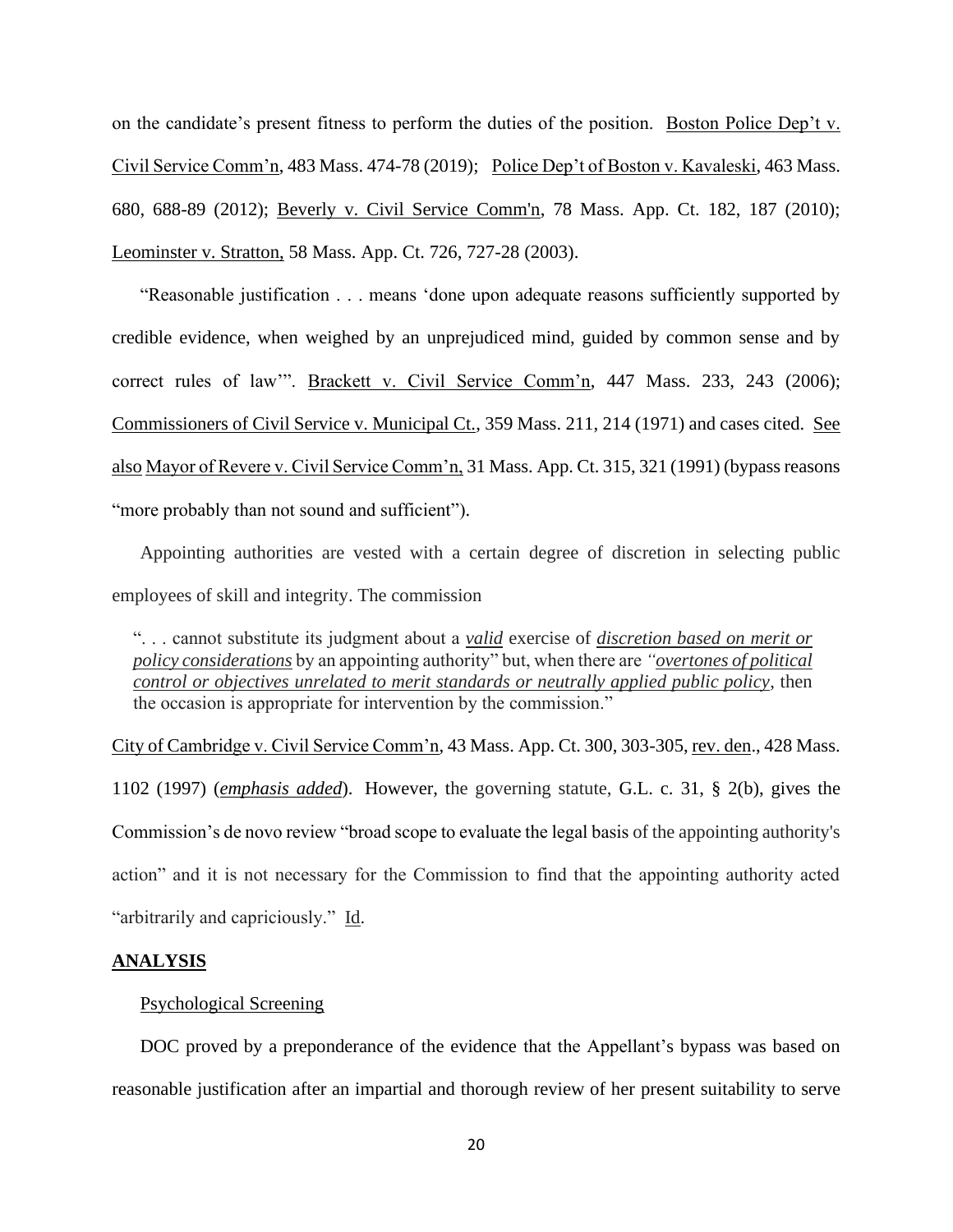as a DOC correction officer. In particular, DOC was reasonably justified to conclude, based on credible opinions of two experienced mental health providers, who conducted two (2) empirical tests and two (2) clinical interviews in compliance with the DOC Model Plan, that the Appellant presented with "serious psychological disorders or characteristics that would render her unable to perform with reasonable accommodations the essential functions of [a correction officer]."<sup>8</sup>

Dr. Madonna, the first level screener, opined that the psychological profile presented by the results of the two standardized tests (the MMPI-2 and the 16PF), included low scores in the areas of social facility and stress tolerance. The Appellant showed a lot of content themes suggesting difficulty relating to others, difficulty with overall adjustment, and being able to respond in a deliberative, rather than impulsive, manner. Although he would not make a disqualification solely on the tests results, his clinical interview with the Appellant, during which she revealed that she was taking prescription Zoloft for anxiety and that she recently suffered a panic attack in 2019, added to Dr. Madonna's concerns. The Appellant also shared that she had been in a long-term abusive relationship that she just recently ended less than two months prior to the interview and was taking two (2) psychotropic medications for binge eating. In Dr. Madonna's opinion, these reveal real life examples of difficulty with stress tolerance that substantiated the test findings of low stress tolerance.

Dr. Madonna was hesitant to "diagnose" the Appellant after only one clinical interview, but he testified that her panic attacks, binge eating, and enduring a long-term abusive relationship were sufficient indications that she suffered a psychological disorder, specifically the disorder of

<sup>&</sup>lt;sup>8</sup> The law applied to police and fire fighter psychological bypasses provides guidance here, even though the standards for disqualification, although comparable, are not identical. Compare St. Amand v. Department of Correction, 27 MCSR 515 (2014) with Boston Police Department v. Kavaleski, 463 Mass. 680 (2012). See also Carleton v. Commonwealth, 447 Mass. 791, 808 (2006); Salazar v. Dedham Fire Dep't, 29 MCSR 309 (2016); Kaufman v. New Bedford Police Dep't, 26 MCSR 169 (2013).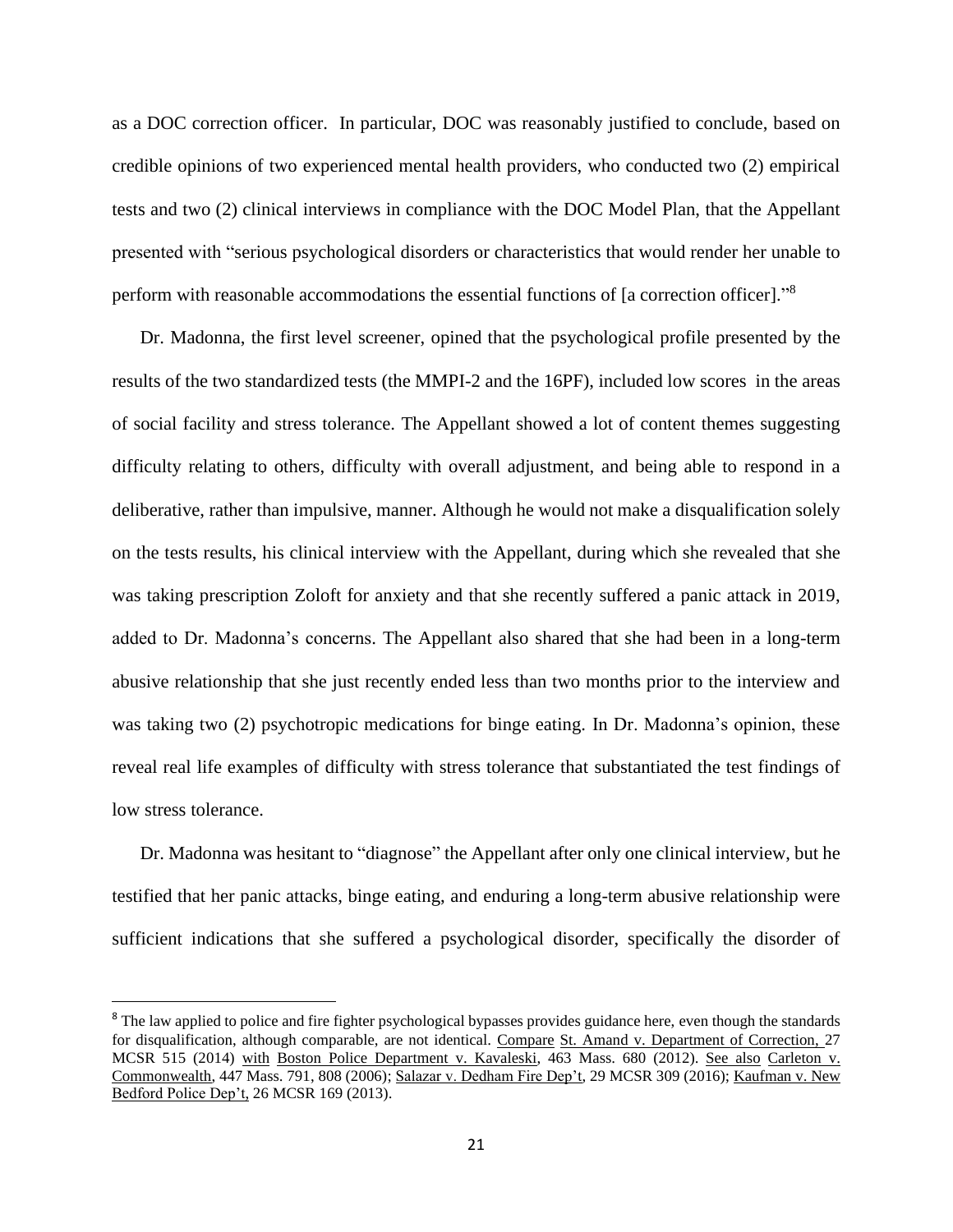Anxiety, that falls within the scope of "serious psychological disorders or characteristics" described in the DOC Model Plan. Should the Appellant find herself in situations as a correction officer that would call on her abilities to handle stressful situations with male inmates who are prone to manipulation and abuse, she would not be able to perform the essential duties of a correction officer in a manner that would ensure her safety, that of her co-workers, or the inmates.

The second level screener, Dr. Kamlyn Haynes, M.D., a board-certified psychiatrist, independently interviewed the Appellant on January 15, 2021, and reached the same conclusion about the Appellant as had Dr. Madonna.<sup>9</sup> The Appellant informed Dr. Haynes that she had been in an abusive relationship in the recent past and that the abuse would occur in front of her young daughter, of whom she lost custody because she was unable to extricate herself from the abusive relationship. The Appellant admitted that she had a 2019 panic attack but denied undergoing any therapy for the abuse she suffered and indicated that she did not think she needed to be in counselling; moreover, she was unable to reflect on why she stayed in relationships when she knew she was being abused.

In common with Dr. Madonna, Dr. Haynes was deeply concerned that the Appellant would downplay her need to take medication and say she never needed therapy, then or now. Dr. Hayes was also concerned that the Appellant was incapable of speaking with any insight about how her past abusive relationship might make being a correction officer difficult. Based on the clinical interview, Dr. Haynes formed the opinion that the Appellant's current lack of insight into how being around cognitively intact, abusive inmates might trigger her problematic psychological characteristics.

 $9$  Dr. Haynes relied on her clinical interview skills and does not take account of the empirical testing, as she is a psychiatrist who is not trained to interpret psychological tests such as the MMPI-2 or 16 PF.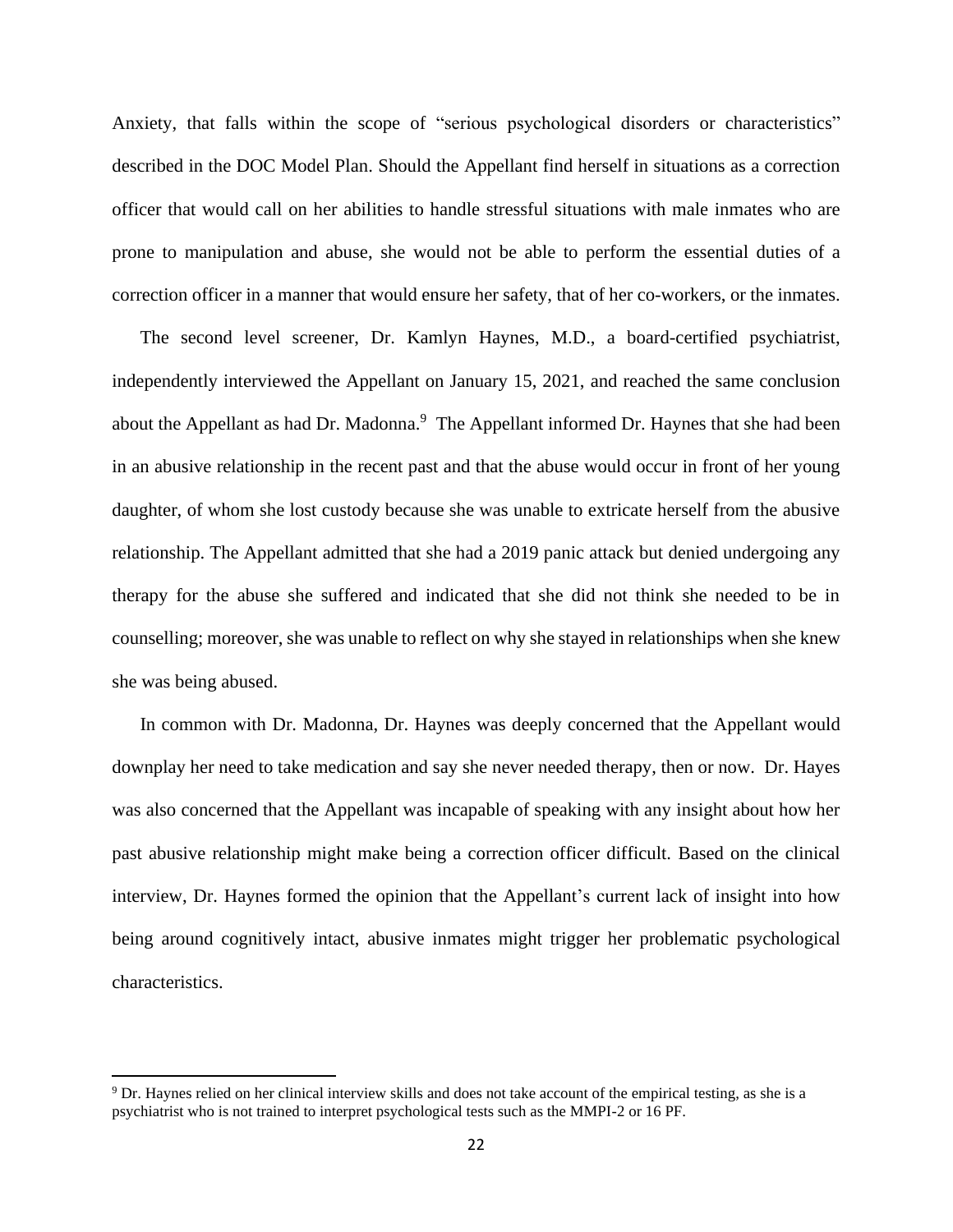Dr. Haynes did not discount the possibility that the Appellant might someday be ready to fulfill a correction officer's position, but as of January 2021, she had not attained the coping skills and degree of mindfulness into her disqualifying characteristics and disorders that would enable her to effectively manage similarly overwhelming stressful and potentially abusive circumstances that are oftentimes part of the life of a correction officer.<sup>10</sup>

Although Dr. Haynes' opinion to DOC was based solely on her clinical interview, her review of the medical records that she obtained after the first day of her testimony did not change her opinion. Indeed, the evidence of previously unreported incidents of troubling psychological characteristics, including cutting herself, migraines, and suicidal ideations, as well as prescriptions for anti-depressants, sometimes declining to take them as prescribed, and a specific diagnosis of Adjustment Disorder, only strengthened Dr. Haynes' opinion that the Appellant's history of psychological disorders and characteristics could not be considered purely situational as they have lasted since childhood and are not related to any one stressor.

#### *Negative Involvement with Police – Second Reason for Bypass*

I address the second reason provided by DOC for the decision to bypass the Appellant; namely, a "significant number of incidents involving negative contact with the police". Although it is true that the Appellant's name appears in many police reports, she does not appear to have ever been convicted of or admitted to committing any crimes. The one incident report cited by the DOC that indicates she was ever charged with a crime occurred in 2018, but there is no record, other than her arrest, to indicate that she was arraigned in court or what became of the charges. The Appellant

 $10$  It must be emphasized that DOC did not disqualify the Appellant, and it would not be appropriate to disqualify her, solely because she had a history of involvement as a victim of domestic abuse. Rather, the justification for her bypass turns on the expert opinions that her overall psychological limitations and lingering doubt that she is coping with them means that placing her in the highly stressful environment of a prison, as of the time of her application, presents an unacceptable risk that she will be unable to perform the duties required of a correction officer.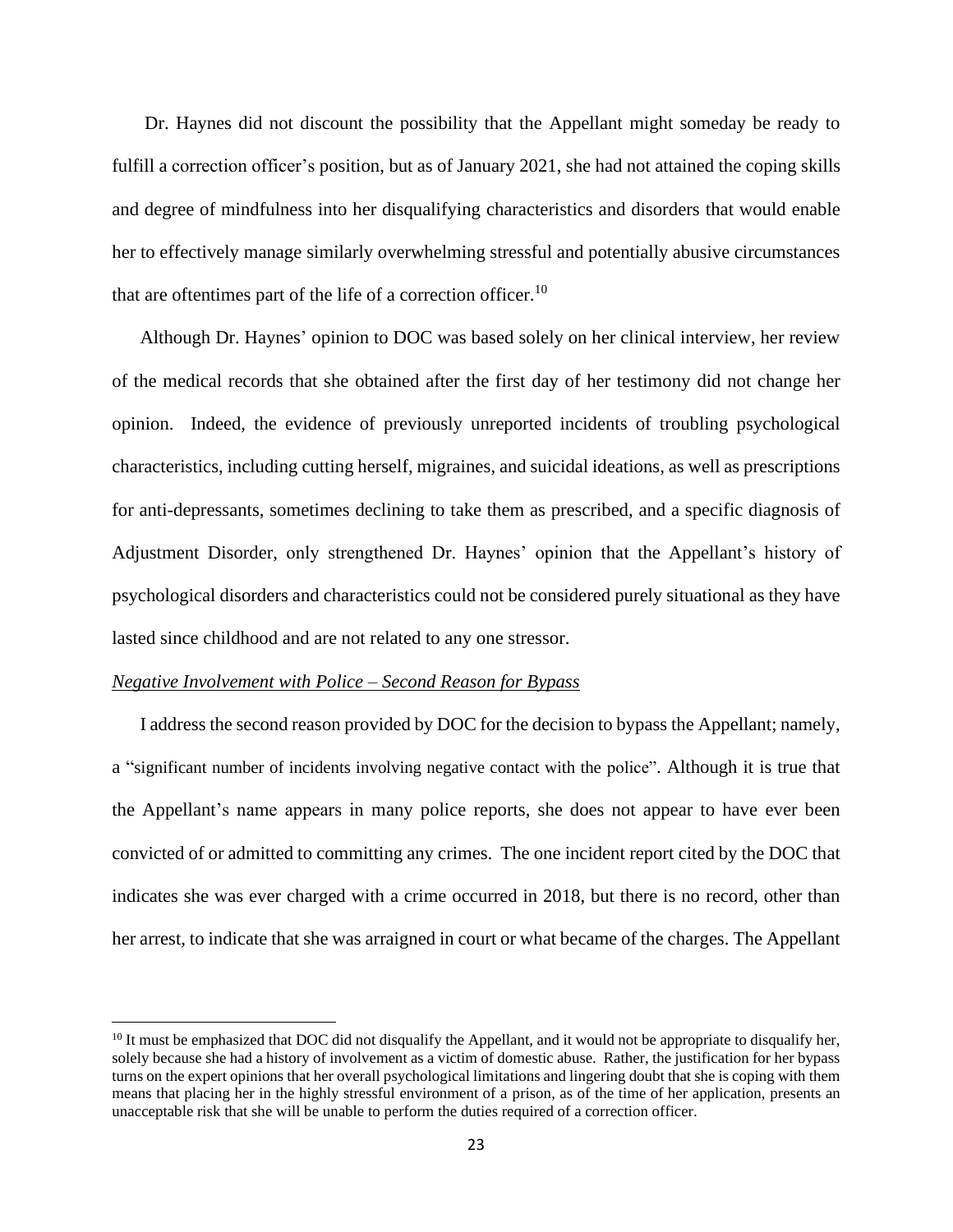makes a fair point that mere "contacts" with police are a problematic reason to bypass her. As I have concluded that there was reasonable justification to bypass the Appellant on the basis of the credible determination that she was found psychologically unsuitable for appointment after a proper psychological screening process, the Commission does not need to decide whether it was proper for DOC to rely upon the Appellant's contacts with law enforcement in bypassing her.

It must be r noted, however, that DOC's reliance on the background investigation as a reason for bypass is flawed as a matter of procedure. The Appellant's background investigation was completed by DOC Investigator Sacino on November 25, 2020. The Appellant was given a conditional offer of employment on November 30, 2020. As Massachusetts law requires, the DOC Model Plan (Resp. PH Exh. 25) prescribes that a firm conditional offer is necessary before a candidate can undergo medical or psychological screening. See G.L. c. 151B, § 4(16); MCAD Guidelines at V(A), [https://www.mass.gov/doc/mcad-guidelines-on-disability-discrimination-in](https://www.mass.gov/doc/mcad-guidelines-on-disability-discrimination-in-employment/download?ga=2.112866242.799171292.1648579032-704349555.1617471922)[employment/download?ga=2.112866242.799171292.1648579032-704349555.1617471922.](https://www.mass.gov/doc/mcad-guidelines-on-disability-discrimination-in-employment/download?ga=2.112866242.799171292.1648579032-704349555.1617471922) See also Boston Police Department v. Kavaleski and Civ. Serv. Comm'n, Suffolk Sup Crt. No. 09- 4978 (2014), citing Leonel v. American Airlines, Inc., 400 F. 3d 702, 708 (9<sup>th</sup> Cir. 2005); Rogers v. Boston Police Dep't, 33 MCSR 244 (2020); Morley v. Boston Police Dep't, 29 MCSR 456 (2016).

Here, DOC claims that the decision to bypass the Appellant based on her background check was made by Commissioner Mici during a roundtable discussion on December 9, 2020, but she was not officially bypassed at that time and continued to be processed for possible inclusion in the following Academy class. Although COVID was certainly impacting DOC's operations in December 2020, it is unclear why, if a determination of unsuitability had been made, DOC did not end her candidacy once the December 9, 2020 decision to bypass was made rather than proceeding